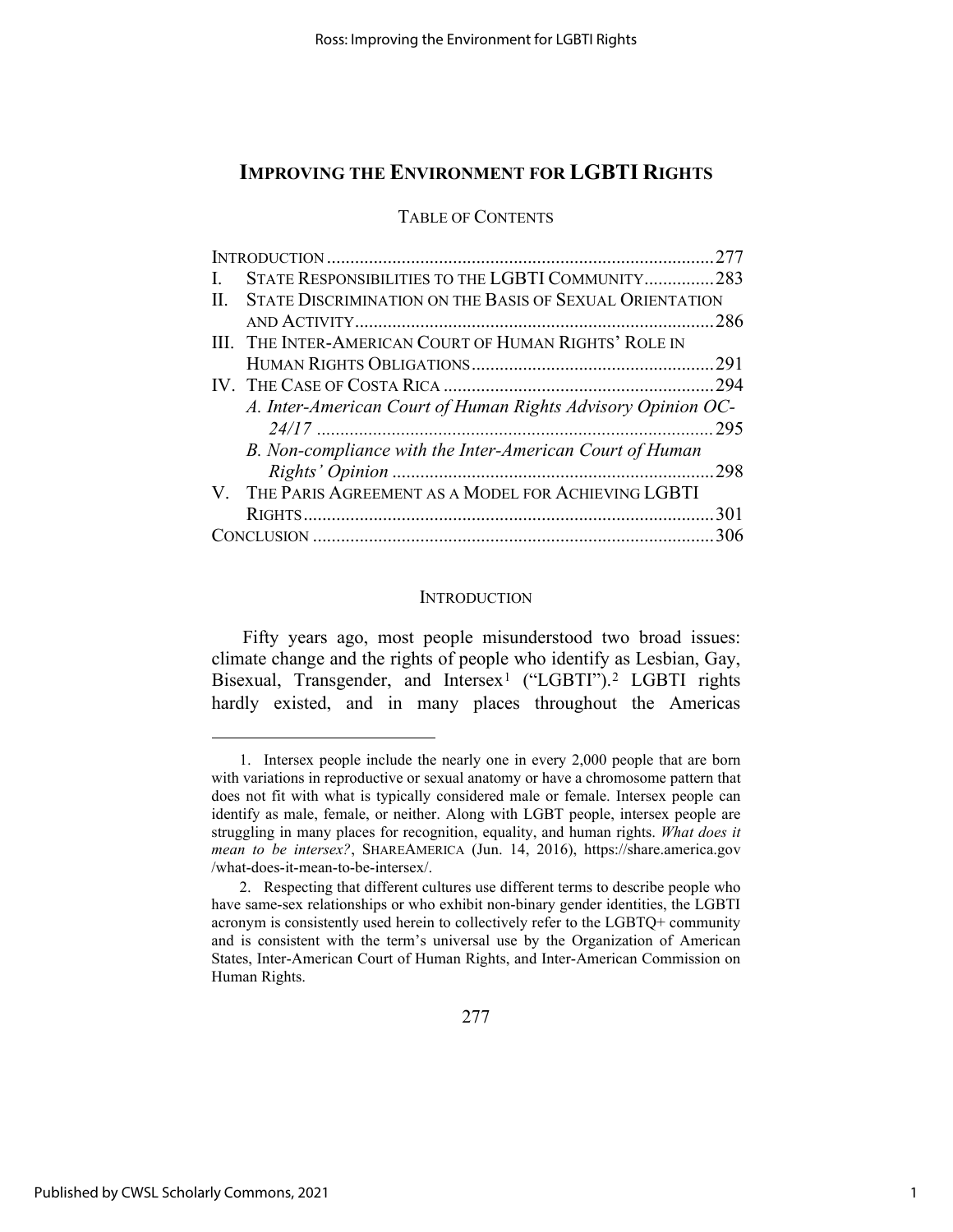expressing LGBTI identity was illegal. LGBTI people in the Americas did not have the right to marry, and countries criminalized same-sex intercourse under sodomy, buggery, and other laws.<sup>[3](#page-1-0)</sup> These laws, coupled with the absence of laws that protected LGBTI individuals from discrimination, continue to harm the health and welfare of LGBTI people today.<sup>[4](#page-1-1)</sup>

<span id="page-1-5"></span>As for climate change, governments generally accepted air pollution throughout much of the twentieth century, and an absence of laws protecting the earth from pollution gave rise to many environmental and societal harms.<sup>[5](#page-1-2)</sup> After scientific studies revealed the damaging effects of excessive greenhouse gas pollution, governments began creating laws and international agreements to combat climate change.[6](#page-1-3) By 2016, nearly every nation on earth agreed to take collaborative action to combat climate change by making a multilateral international agreement known as the Paris Agreement.[7](#page-1-4) Hence, deal-making and the rule of law became paramount in addressing international problems, including both environmental issues and human rights. Despite their subject matter differences, environmental and human rights concerns have been addressed by governments in like manner. That is, after learning of the damaging

<span id="page-1-0"></span><sup>3.</sup> Rosie Perper, *The 29 Countries Around the World Where Same-Sex Marriage is Legal*, BUS. INSIDER (May 27, 2020, 5:06 PM), https://www.businessinsider.com/where-is-same-sex-marriage-legal-world-2017-11; *See also* Sexual Offences Act, 1998, sec. 16 (Dominica), https://oig.cepal.org/sites/default/files/1998 dma\_act1.pdf; Criminal Law (Offences) Act, 1998, sec. 352-54 (Guy.), https://www.oas.org/juridico/spanish/mesicic2 \_guy\_criminal\_law\_act.pdf.

<span id="page-1-1"></span><sup>4.</sup> Cornell Chronicle, *Discrimination Impacts Health of LGBT People, Analysis Finds*, CORNELL UNIV. (Dec. 19, 2019), https://news.cornell.edu/stories/2019/12/discrimination-impacts-health-lgbt-peopleanalysis-finds.

<span id="page-1-2"></span><sup>5</sup>*. See generally Air Pollution: Current and Future Challenges*, U.S. EPA, https://www.epa.gov/clean-air-act-overview/air-pollution-current-and-futurechallenges (last visited Sept. 23, 2021).

<span id="page-1-3"></span><sup>6</sup>*. See e.g*., Clean Air Act § 1857, 42 U.S.C. § 7401 (2017) [hereinafter Clean Air Act]; Kyoto Protocol to the United Nations Framework Convention on Climate Change, Dec. 10, 1997, 2303 U.N.T.S. 162 [hereinafter Kyoto Protocol].

<span id="page-1-4"></span><sup>7.</sup> Paris Agreement to the United Nations Framework Convention on Climate Change, Dec. 13, 2015, in Rep. of the Conference of the Parties on the Twenty First Session, U.N. Doc. FCCC/CP/2015/10/Add.1, annex (Jan. 29, 2016) [hereinafter Paris Agreement].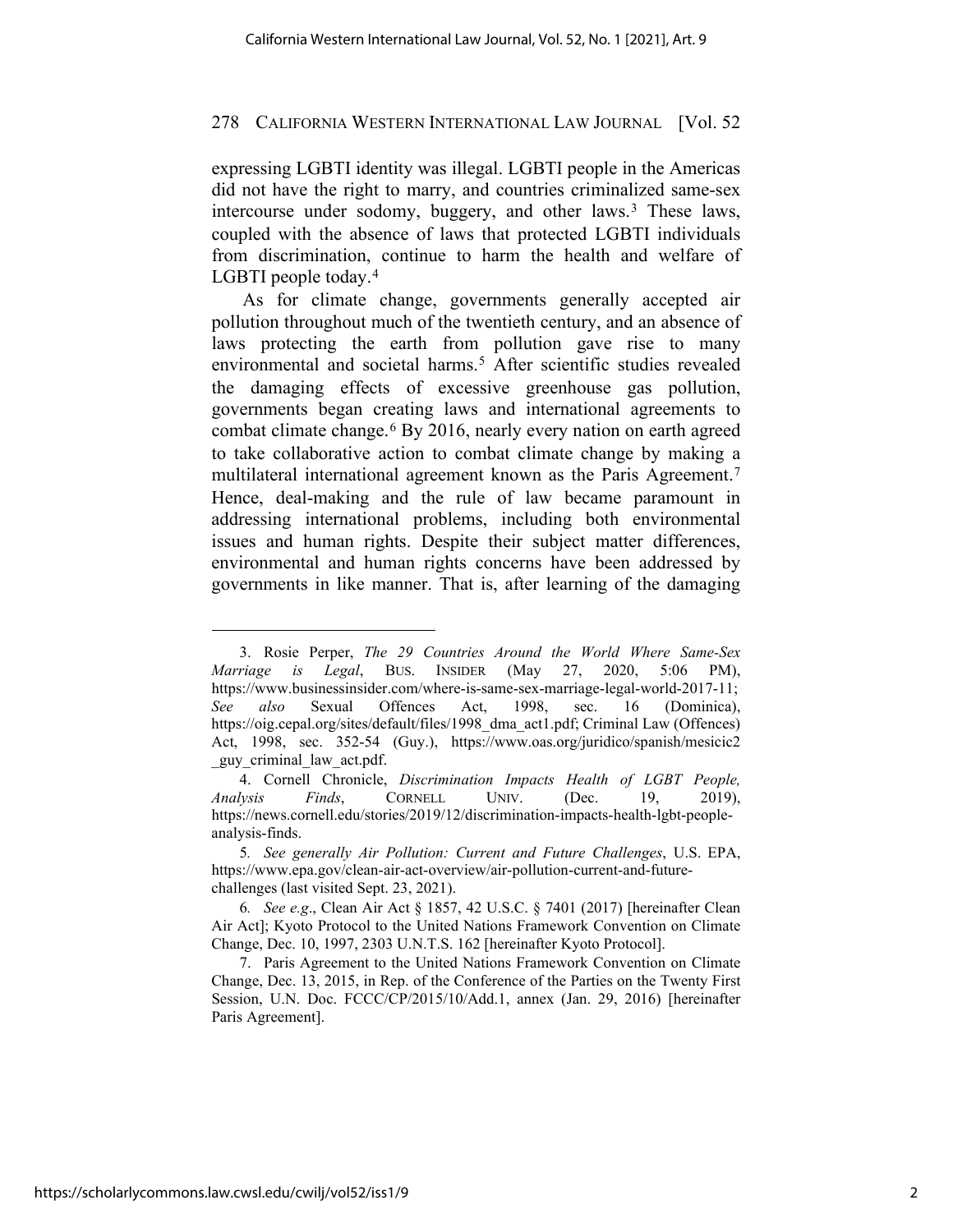effects of atmospheric pollution and discrimination,<sup>[8](#page-2-0)</sup> governments have attempted to combat these issues through lawmaking and international agreements.<sup>[9](#page-2-1)</sup> In other words, countries have responded to two very different issues, climate change and human rights, in the very same way.

Since the 1992 United Nations Framework Convention on Climate Change ("UNFCCC"), countries have been working to combat climate change using international agreements for nearly thirty years.[10](#page-2-2) The 1997 Kyoto Protocol succeeded the UNFCCC, and then became the 2009 Copenhagen Accord, before finally reaching the landmark 2015 Paris Agreement.<sup>[11](#page-2-3)</sup> The Paris Agreement has since been ratified by 191 nations.<sup>[12](#page-2-4)</sup>

Significantly, the Paris Agreement went through several iterations over the course of thirty years before the world had an almost unanimous climate change agreement. The Agreement represented a major accomplishment in the international arena and a similar framework could be applied to agreements for other issues, such as LGBTI rights and same-sex marriage in the Americas.

The links between climate change and human rights<sup>[13](#page-2-5)</sup> are not attenuated because they are both human issues that implicate each other. Quoting the Supreme Court in 1888, the United States District Court noted in 2016:

[T]here is no doubt that the right to a climate system capable of sustaining human life is fundamental to [life and any] free and ordered society. Just as a marriage is the "foundation of the

13*. E.g.*, marriage. G.A. Res. 217 (III) A, *supra* note 9, art. 16.

<sup>8</sup>*. E.g.*, sex, color, religion, etc.

<span id="page-2-1"></span><span id="page-2-0"></span><sup>9</sup>*. E.g.*, Clean Air Act, *supra* note [6;](#page-1-5) United Nations Framework Convention on Climate Change, June 4, 1992, 1771 U.N.T.S. 107; Kyoto Protocol, *supra* note 6; Paris Agreement, *supra* note 7; G.A. Res. 217 (III) A, Universal Declaration of Human Rights (Dec. 10, 1948).

<span id="page-2-2"></span><sup>10.</sup> BARRY E. CARTER ET AL., INTERNATIONAL LAW 931-32 (RACHEL E. BARKOW ET AL. EDS., 7TH ED. 2018).

<sup>11</sup>*. Id.*

<span id="page-2-5"></span><span id="page-2-4"></span><span id="page-2-3"></span><sup>12.</sup> The number of nations that have ratified the Paris Agreement is current as of the date of this writing. U.N.F.C.C.C., Paris Agreement—Status of Ratification, https://unfccc.int/process/the-paris-agreement/status-of-ratification (last visited May 28, 2021); United Nations Treaty Collection, Status of Treaties, https://treaties.un.org/Pages/ViewDetails.aspx?src=TREATY&mtdsg\_no=XXVII-7 d&chapter=27&clang= en (last visited May 28, 2021).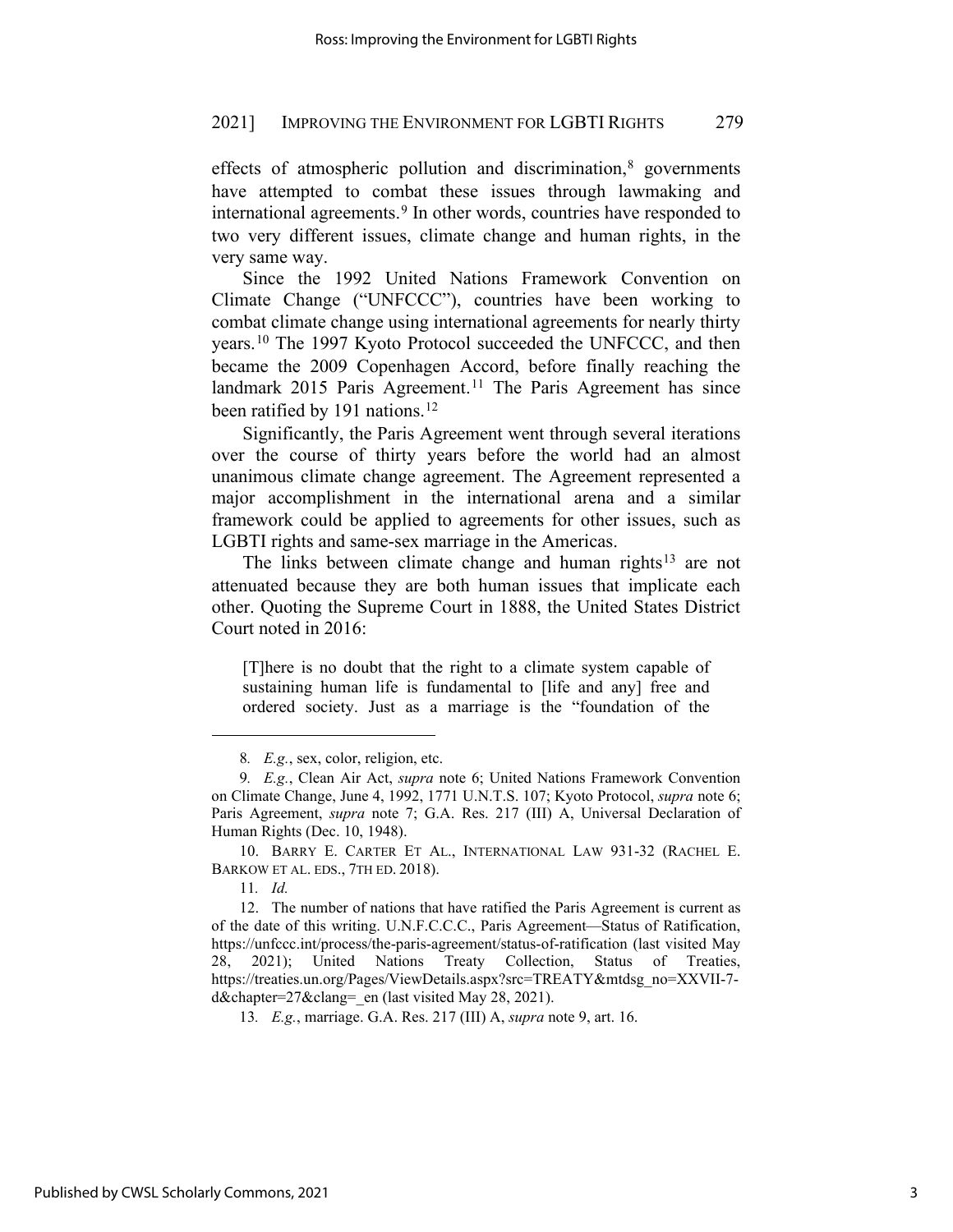family," a stable climate system is quite literally the foundation "of society, without which there would be neither civilization nor progress."[14](#page-3-0)

Drawing on this connection between human rights and climate change, the Paris Agreement makes direct mention of this relationship in its recitals, [a]cknowledging that climate change is a common concern of humankind, parties should, when taking action to address climate change, respect, promote and consider their respective obligations on human rights . . . and the right to . . . gender equality….[15](#page-3-1)

As government practices have evolved to provide more protections for the environment and LGBTI persons, the overall global attitude and context surrounding the discussions on climate change and LGBTI rights have increasingly shifted in a positive direction. Now, there is widespread consensus that climate change is real and it poses an existential threat to humanity.[16](#page-3-2) Also, more than ever, widespread consensus exists that LGBTI individuals are dignified people who should be treated equally under the law just like the heteronormative population.<sup>[17](#page-3-3)</sup>

Although there may be widespread consensus on certain international issues, such as climate change and human rights, there is also considerable debate when determining how to address these

<span id="page-3-0"></span><sup>14.</sup> Juliana v. U.S., 217 F. Supp. 3d 1224, 1250 (D. Or. 2016) (quoting *Maynard v. Hill*, 125 U.S. 190, 211 (1888)), rev'd and remanded, 947 F.3d 1159 (9th Cir. 2020).

<sup>15.</sup> Paris Agreement, *supra* note 7.

<span id="page-3-2"></span><span id="page-3-1"></span><sup>16</sup>*. Remarks by President Biden Before Signing Executive Actions on Tackling Climate Change, Creating Jobs, and Restoring Scientific Integrity*, THE WHITE HOUSE (Jan. 27, 2021, 1:37pm), https://www.whitehouse.gov/briefing-room/ speeches-remarks/2021/01/27/remarks-by-president-biden-before-signing-executiveactions-on-tackling-climate-change-creating-jobs-and-restoring-scientific-integrity/.

<span id="page-3-3"></span><sup>17.</sup> E.g., in the Americas sexual orientation is now expressly protected under the national constitutions of Bolivia, Ecuador, and Mexico. Mark E. Wojcik et al., *Sexual Orientation and Gender Identity*, 53 YEAR IN REV. (ABA) 263, 264-65 (2019); on February 25, 2021, the United States 117th congress passed a bill known as the Equality Act that prohibits discrimination based on sex, sexual orientation, and gender identity in areas including public accommodations and facilities, education, federal funding, employment, housing, credit, and the jury system. Equality Act, H.R. 5, 117th Cong. (as passed by the House of Representatives, Feb. 25, 2021) [hereinafter Equality Act].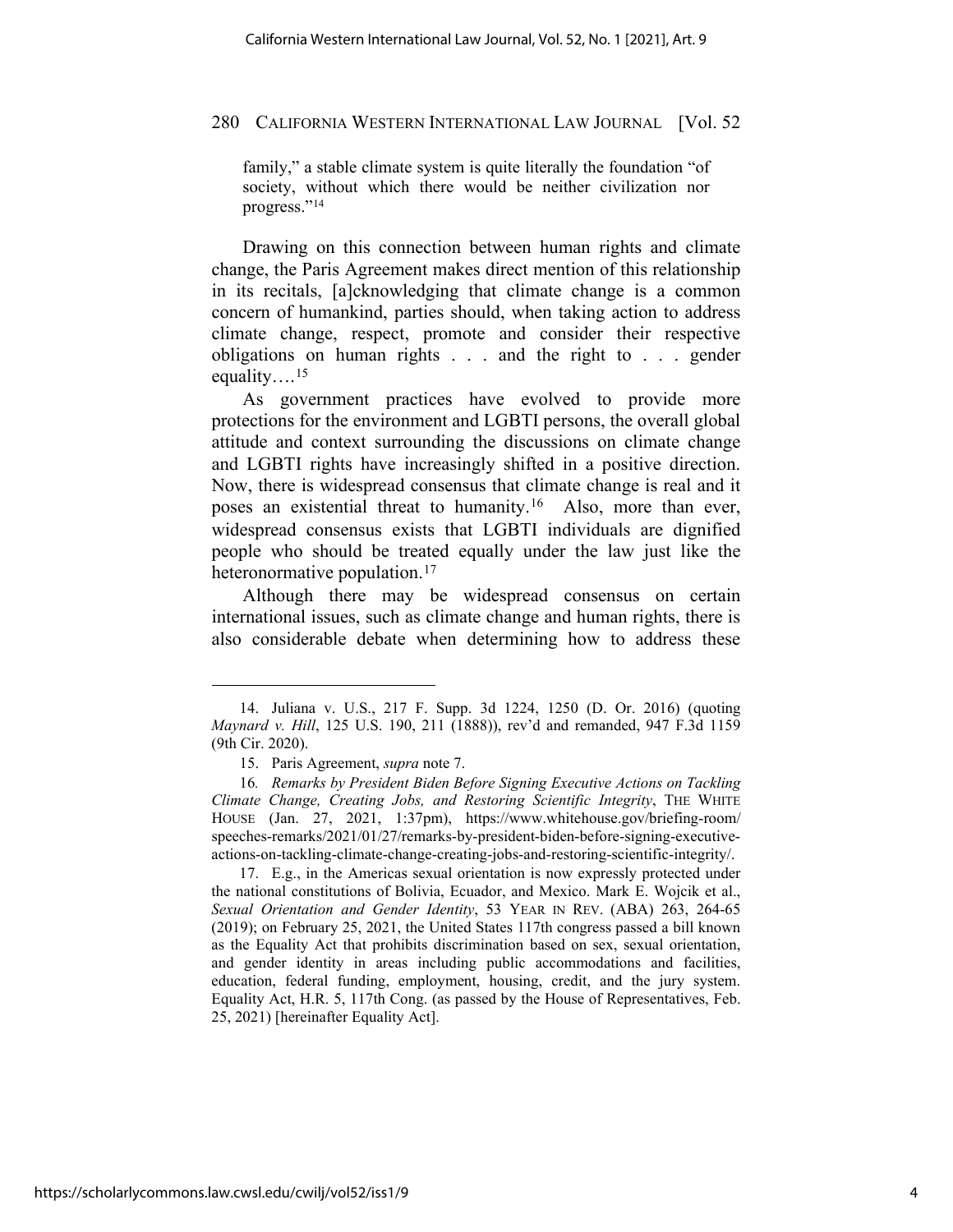problems.[18](#page-4-0) On both fronts, cases are increasingly brought into domestic and international courtrooms by private and State actors who desire change and are no longer willing to adhere to the status quo.<sup>[19](#page-4-1)</sup> Despite the courtroom success of LGBTI activists in shifting the perception of LGBTI rights in a favorable way, some nations of the Americas ("countries" or "States")<sup>[20](#page-4-2)</sup> are refusing to comply with the Inter-American Court of Human Rights' ("IACHR") decision on human rights equality, non-discrimination of same-sex couples, and the right to same-sex marriage. $21$ 

In 2017, the IACHR held for the first time that the American Convention on Human Rights ("American Convention" or "the Convention") requires member countries of the Organization of American States ("OAS") to allow same-sex marriage and stop discrimination on the basis of sexual orientation.<sup>[22](#page-4-4)</sup> Eight countries complied with the IACHR's holding on same-sex marriage, but sixteen countries which are subject to the Convention did not.<sup>[23](#page-4-5)</sup> Although the primary issue for the IACHR is whether the Convention required State parties to provide for same-sex marriage, other

<span id="page-4-2"></span>20. Unless specifically discussing United States law and any of the fifty States in the United States of America, the term "States" herein generally refers to countries of the North and South American continents that are part of the Organization of American States.

<sup>18.</sup> CARTER ET AL., *supra* note 10, at 931.

<span id="page-4-1"></span><span id="page-4-0"></span><sup>19</sup>*. E.g.*, Complaint, Juliana v. U.S., 217 F. Supp. 3d 1224 (D. Or. 2016) No. 6:15-cv-01517-TC, 2015 WL 4747094 (lawsuit seeking to force the U.S. government to reduce greenhouse gas emissions); Ana Helena Chacón Echeverría, Gov't of the Republic of Costa Rica, Request for Advisory Opinion, "Considering," ¶ B (Inter-Am. Ct. H.R. May 18, 2016), https://www.corteidh.or.cr/ docs/solicitudoc/solicitud\_17\_05\_16\_eng.pdf (requesting an opinion on whether parties to the American Convention must provide same-sex marriage) [hereinafter Costa Rica's Request].

<span id="page-4-3"></span><sup>21.</sup> Agence France-Presse, *Costa Rica Legalizes Same-Sex Marriage*, COURTHOUSE NEWS SERV. (May 26, 2020), https://www.courthousenews.com /costa-rica-legalizes-same-sex-marriage/ (revealing that as of May 26, 2020, only eight countries in the Americas recognize same sex marriage).

<span id="page-4-4"></span><sup>22.</sup> Gender Identity, and Equality and Non-Discrimination of Same-Sex Couples, Advisory Opinion OC-24/17, Inter-Am. Ct. H.R. (ser. A) No. 24, ¶¶ 199, 228 (Nov. 24, 2017), [https://www.corteidh.or.cr/docs/opiniones/seriea\\_24\\_eng.pdf](https://www.corteidh.or.cr/docs/opiniones/seriea_24%E2%80%8C_eng.pdf) [hereinafter Advisory Opinion].

<span id="page-4-5"></span><sup>23.</sup> France-Presse, *supra* note 21; *Multilateral Treaties*, ORG. AM. STATES, http://www.oas.org/dil/treaties\_B-

<sup>32</sup> American Convention on Human Rights sign.htm (last visited May 28, 2021).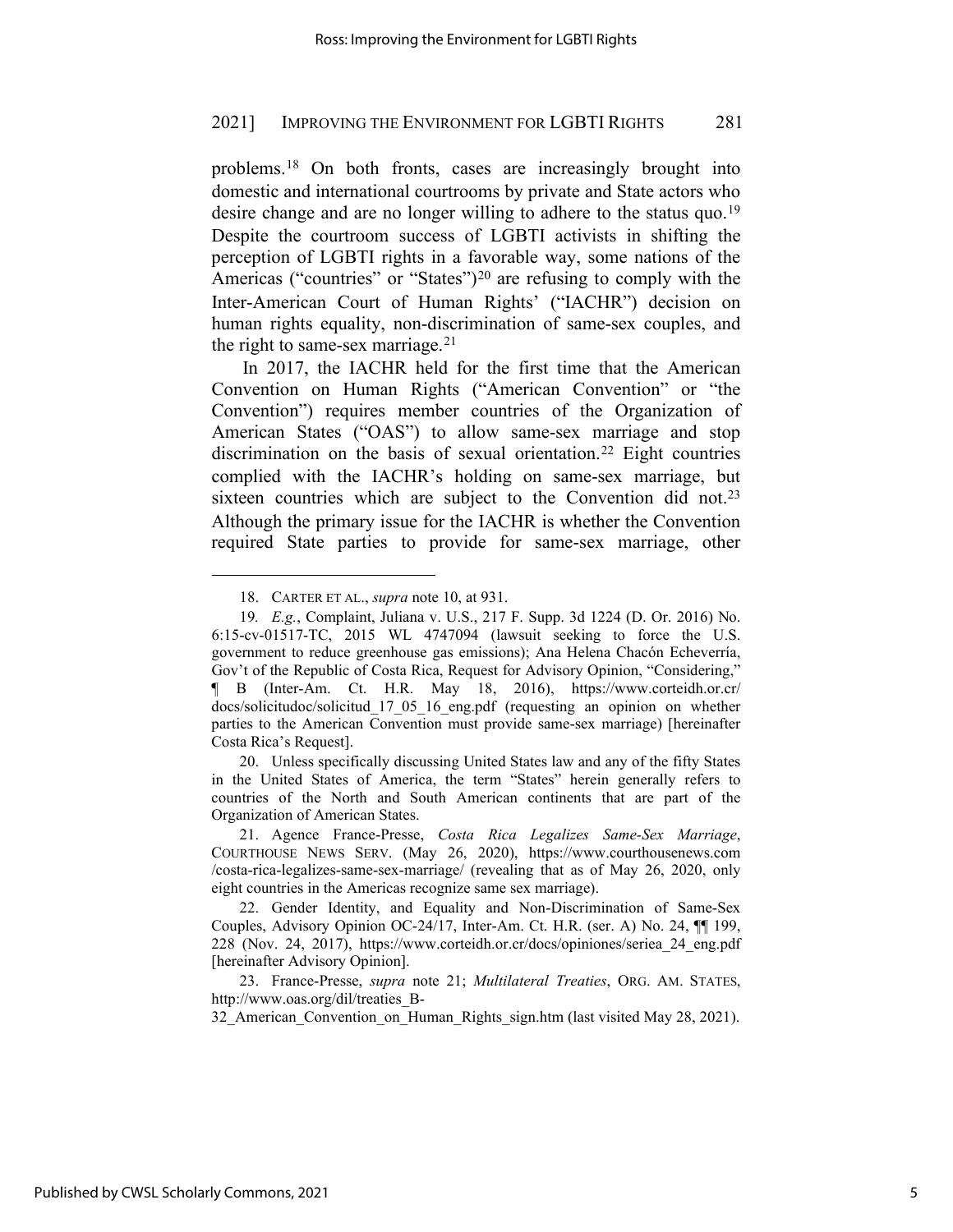consequential issues have arisen from its decision. Mainly, while States varied on non-discrimination protections for people who identified as LGBTI, many States had no protections, and still today many States have laws criminalizing LGBTI expression.<sup>[24](#page-5-0)</sup> The legal issues explored in this paper are whether States must comply with the Convention and, if so, how the Convention should be enforced.

International environmental laws, which have been used to effectively combat climate change could, in turn, be used to combat LGBTI discrimination and help countries achieve compliance with the IACHR's order. Specifically, the Paris Agreement requires countries to set goals and report their progress on lowering greenhouse gas emissions in an effort to improve the environment.<sup>[25](#page-5-1)</sup> A similar model can be used in international law to improve the environment for LGBTI rights. Focusing on regional international and domestic law in the Americas, and the specific issue of legal protections for LGBTI individuals and same-sex couples, this comment proposes a form of the Paris Agreement in which countries of the Americas agree to set goals and report their progress on achieving LGBTI equality. The proposed model could help achieve compliance with the IACHR's order and help advocate against discrimination of LGBTI individuals.

The process in which the Paris Agreement was created follows a similar structure on how the American Convention on Human Rights was created. The OAS is a chartered international organization,  $26$  just like the United Nations.<sup>[27](#page-5-3)</sup> The OAS created the American Convention to affirm, reinforce, and implement its purpose and objectives, which includes the protection of human rights.[28](#page-5-4) Similarly, the United

<span id="page-5-0"></span><sup>24</sup>*. See UN: Eastern Caribbean States Called Out Over Anti-LGBT Bias*, HUM. RTS. WATCH (May 28, 2021), https://www.hrw.org/news/2021/01/21/uneastern-caribbean-states-called-out-over-anti-lgbt-bias [hereinafter Eastern Caribbean States]; *see also LGBTQ Americans Aren't Fully Protected From Discrimination in 29 States*, FREEDOM FOR ALL AMS., https:// freedomforallamericans.org/states/ (last visited May 28, 2021).

<span id="page-5-1"></span><sup>25.</sup> Melissa Denchak, *Paris Climate Agreement: Everything You Need to Know*, NRDC (Feb. 19, 2021), https://www.nrdc.org/stories/paris-climateagreement-everything-you-need-know.

<span id="page-5-2"></span><sup>26.</sup> Charter of the Organization of American States art. 1, 143, Feb. 27, 1967, O.A.S.T.S. No. A-41, 119 U.N.T.S. 3 [hereinafter OAS Charter].

<sup>27.</sup> U.N. Charter art. 1, ¶1.

<span id="page-5-4"></span><span id="page-5-3"></span><sup>28.</sup> Organization of American States, American Convention on Human Rights preamble, Nov. 22, 1969, O.A.S.T.S. No. 36, 1144 U.N.T.S. 123 [hereinafter American Convention].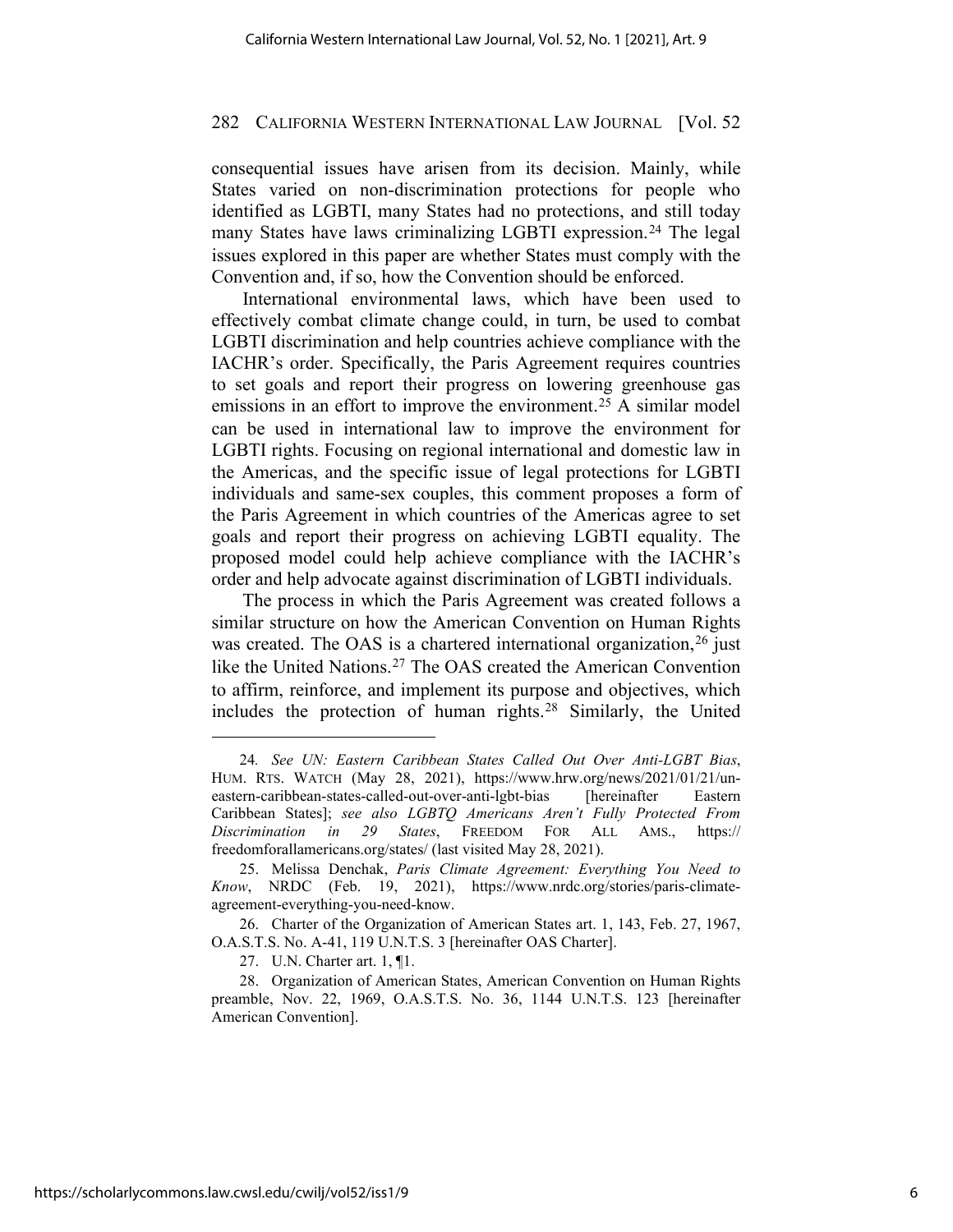Nations created the "United Nations Framework Convention on Climate Change" and its successors to carry out its objectives, which included the protection of the environment, and incidentally, human rights.[29](#page-6-0) Just as climate change poses a vexing existential threat to human life, many governments around the world have been posing a vexing existential threat to LGBTI lives. Even today, some communities in Europe are "LGBT Free Zones" where they have declared themselves, by resolutions, free of "LGBT ideology."[30](#page-6-1)

This comment merges LGBTI rights and climate change within international law to propose an unexplored method to foster equal human rights and non-discrimination of LGBTI people. Part I describes North and South American countries' legal obligations to LGBTI people as members of the OAS and parties to the American Convention. Part II analyzes the United States judicial history of persecution based on sexual orientation and sexual activity. Part III discusses the IACHR's role in interpreting human rights legislation and adjudicating human rights violations. Part IV analyzes the IACHR's 2017 landmark opinion on LGBTI rights and will provide reasons why some countries are not complying with the opinion. Part V proposes a multilateral international agreement designed to protect LGBTI rights and equality under the law using the Paris Agreement's concept of nationally determined contributions.

### I. STATE RESPONSIBILITIES TO THE LGBTI COMMUNITY

The OAS is the oldest regional international organization in the world.[31](#page-6-2) The organization came under charter in 1948 but existed as far back as 1889 when the first International Conference of American States took place.<sup>[32](#page-6-3)</sup> Today, the OAS has thirty-five member countries

<span id="page-6-0"></span><sup>29.</sup> CARTER ET AL., *supra* note 10, at 931-32; U.N.F.C.C.C., *What is the United Nations Framework Convention on Climate Change?*, https://unfccc.int/process-and-meetings/the-convention/what-is-the-united-nationsframework-convention-on-climate-change (last visited May 28, 2021).

<span id="page-6-1"></span><sup>30.</sup> Lucy Ash, *Inside Poland's 'LGBT-free zones'*, BBC (Sep. 21, 2020), https://www.bbc.com/news/stories-54191344.

<span id="page-6-3"></span><span id="page-6-2"></span><sup>31</sup>*. Who We Are*, ORG. AM. STATES, http://www.oas.org/en/about/who\_ we are.asp (last visited May 28, 2021).

<sup>32</sup>*. Id*.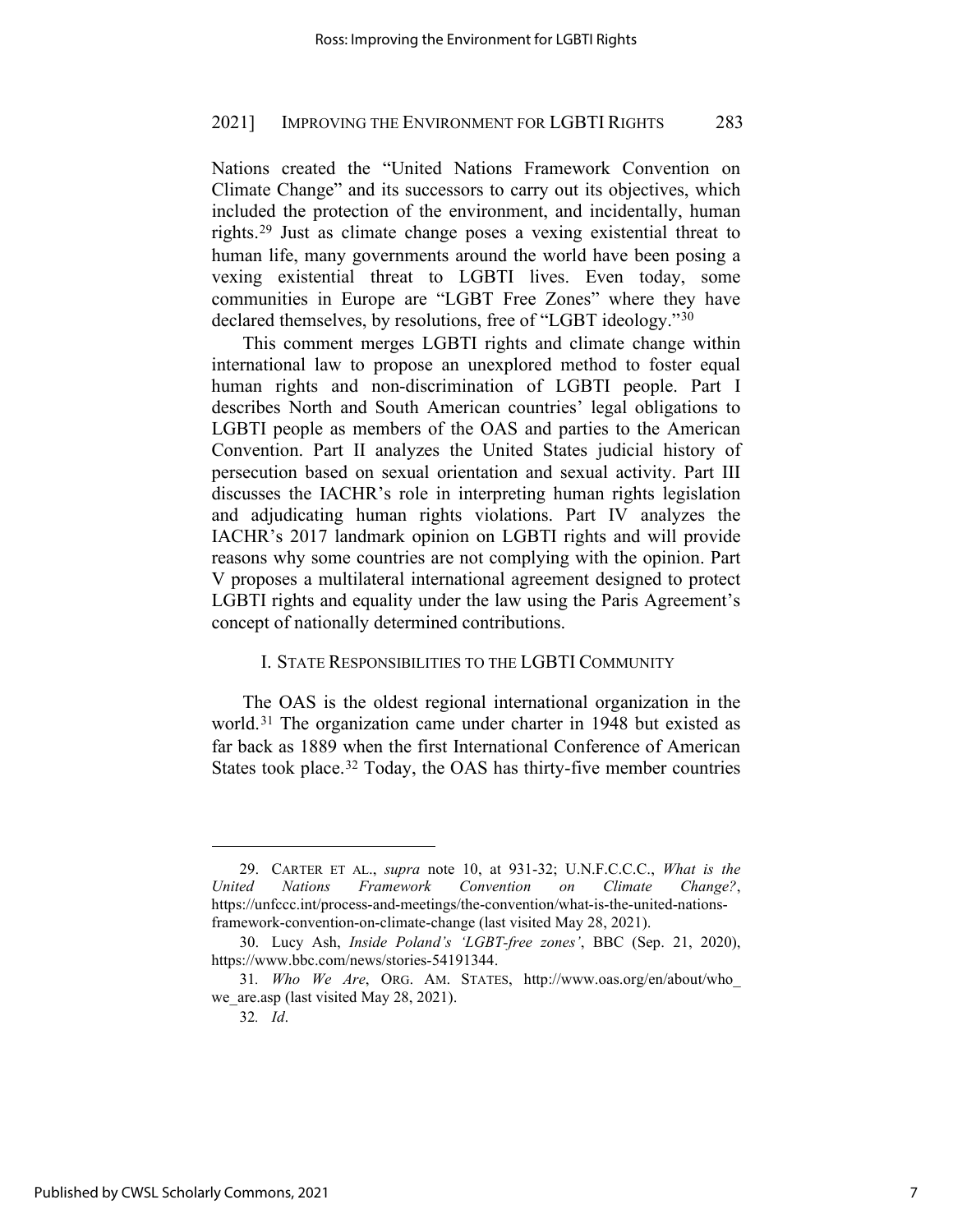throughout the North and South American continents.<sup>[33](#page-7-0)</sup> With over a billion people residing in about a quarter of the world's habitable area, the OAS is thirteen percent of the world's population and represents nearly a third of the global economy.[34](#page-7-1) Given these statistics, the OAS is a very prominent actor in the international community. Thus, its actions have the ability to influence policy as well as customary and binding international law. This is especially true for LGBTI rights, because there is increasing State practice in legislating LGBTI protections and abolishing laws that discriminate on the basis of sexual orientation and sexual activity.<sup>[35](#page-7-2)</sup>

The OAS was created with three primary goals: (a) to promote peace, security, and solidarity between countries; (b) to promote social, cultural, and economic development; and (c) to solve problems that may arise among member countries.<sup>[36](#page-7-3)</sup> In addition, the OAS served to provide for the common good and protect human rights.<sup>[37](#page-7-4)</sup> These bedrock principles were then affirmed in the OAS Charter and reinforced by the American Convention.[38](#page-7-5) Among the twenty-five OAS countries that ratified the American Convention, most of the

37*. See generally id.*

<span id="page-7-0"></span><sup>33.</sup> Antigua and Barbuda; Argentina; Barbados; Belize; Bolivia; Brazil; Canada; Chile; Columbia; Costa Rica; Cuba; Dominca; Dominican Republic; Ecuador; El Salvador; Grenada; Guatemala; Guyana; Haiti; Honduras; Jamaica; Mexico; Nicaragua; Panama; Paraguay; Peru; Saint Kitts and Nevis; Saint Lucia; Saint Vincent and the Grenadines; Suriname; The Bahamas; Trinidad and Tobago; United States of America; Uruguay; and Venezuela. *Member States*, ORG. AM. STATES, http://www.oas.org/en/member\_states/default.asp (last visited May 28, 2021).

<span id="page-7-1"></span><sup>34</sup>*. Member of the OAS—Organization of American States*, WORLD DATA, https://www.worlddata.info/alliances/oas-organization-of-american-states.php (last visited May 28, 2021) [hereinafter Member of the OAS–Organization of American States].

<span id="page-7-2"></span><sup>35</sup>*. See e.g*., Romer v. Evans, 517 U.S. 620 (1996) (invalidating a Colorado constitutional amendment that prohibited passing laws to protect LGBTI as a protected class from discrimination); Lawrence v. Texas, 539 U.S. 558 (2003) (striking down a Texas law that criminalized same-sex intercourse); Equality Act, *supra* note 18.

<span id="page-7-3"></span><sup>36</sup>*. Purpose*, ORG. AM. STATES, http://www.oas.org/en/about/purpose.asp (last visited May 28, 2021).

<span id="page-7-5"></span><span id="page-7-4"></span><sup>38.</sup> Basic Documents in the Inter-American System, ORG. AM. STATES, https://www.oas.org/en/iachr/mandate/Basics/intro.asp (last visited May 28, 2021).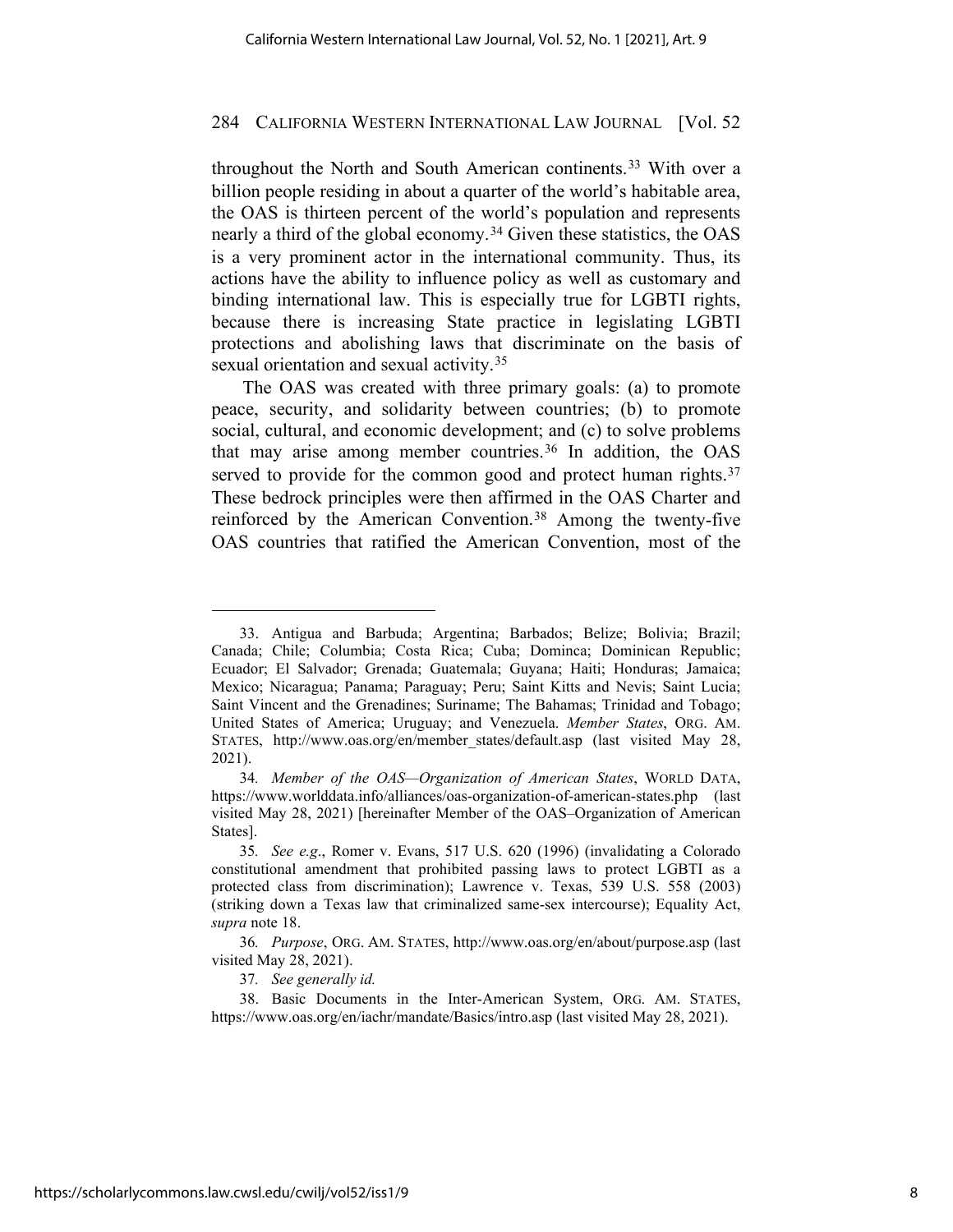countries expressly recognized the Convention as a binding document and agreed to the IACHR's jurisdiction for its interpretation.<sup>[39](#page-8-0)</sup>

Unfortunately, some countries have not lived up to their commitments under the Convention or the Charter. Providing for the common good includes protecting LGBTI community members. However, countries cannot seriously maintain they provide for the common good when they fail to provide equally to the LGBTI community. Moreover, many countries refuse to treat their LGBTI citizens as equal members of the community. Instead, State discrimination on LGBTI rights and equality impedes their overall social, cultural, and economic development.<sup>[40](#page-8-1)</sup> Furthermore, the issue of LGBTI discrimination and inequality in the Americas is certainly and evidently a problem that has arisen among OAS member countries.

In view of State solidarity, countries have an obligation to address these issues. While some countries are not bound by the American Convention because they are not parties to it or do not adhere to it,  $41$ they must still fulfill their obligations under the OAS Charter.<sup>[42](#page-8-3)</sup> Otherwise, the Inter-American system loses respect within the international sphere and is degraded by a lack of faithful cooperation and international order.

The OAS Charter requires countries to "cooperate fully among themselves, independently of the nature of their political, economic, and social systems."[43](#page-8-4) According to the Charter's proclamations, all countries have "equal duties"[44](#page-8-5) and "the duty to respect the rights

<span id="page-8-0"></span><sup>39</sup>*. Ratifications of the Convention*, ORG. AM. STATES, https://www.cidh. oas.org/basicos/english/Basic4.Amer.Conv.Ratif.htm (last visited May 28, 2021) [hereinafter *Convention Ratifications*].

<span id="page-8-1"></span><sup>40</sup>*. See* Christy Mallory et al., *The Economic Impact of Stigma and Discrimination Against LGBT People in Georgia*, UCLA SCH. L. WILLIAMS INST. (Jan. 2017), https://williamsinstitute.law.ucla.edu/publications/impact-lgbtdiscrimination-ga/; Kathy Gurchiek, *LGBT Bias Hurts U.S. Economic Growth, Fed President Says*, SHRM (June 28, 2019), https://www.shrm.org/resourcesandtools/hrtopics/behavioral-competencies/global-and-cultural-effectiveness/pages/lgbt-biashurts-u.s.-economic-growth-fed-president-says.aspx.

<span id="page-8-2"></span><sup>41.</sup> American Convention, *supra* note 28, art. 62.

<span id="page-8-3"></span><sup>42</sup>*. See generally* OAS Charter, *supra* note 26, art. 2, 143.

<span id="page-8-5"></span><span id="page-8-4"></span><sup>43</sup>*. Id.* art. 3(e).

<sup>44</sup>*. Id.* art. 10.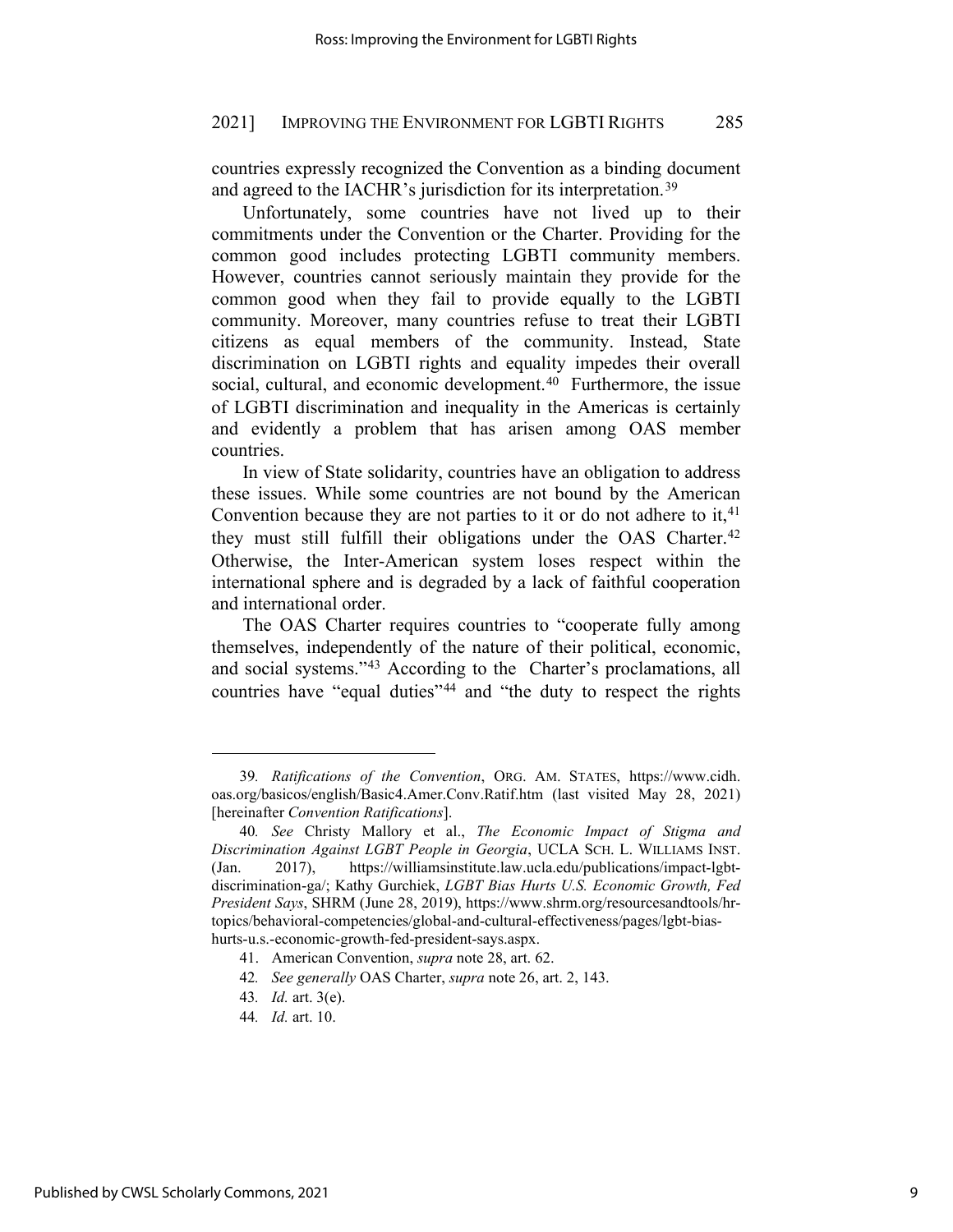enjoyed by every other State in accordance with international law."[45](#page-9-0) This duty cannot be met if some countries recognize the gender identity and marital statuses of LGBTI people, while others criminalize or stigmatize people for expressing LGBTI identity.

Additionally, countries agree that they have a responsibility for establishing a more just social order that contributes to the fulfillment of the individual.[46](#page-9-1) LGBTI persons are individuals, yet many cannot live fulfilling lives due to their governments' refusal to treat them equally with the same dignity, respect, and rights afforded to heteronormative populations. For instance, sexual intercourse is a natural human activity qualifying as contributing to the fulfillment of an individual's life. However, LGBTI people are stigmatized and criminalized by governments for having same-sex intercourse. In Saint Lucia, a country that has been a member of the OAS since 1979,[47](#page-9-2) sexual anal intercourse between men is called "buggery" and is prohibited by their Criminal Code.[48](#page-9-3) Similarly, ten other OAS countries have laws that criminalize same-sex intercourse: Antigua and Barbuda, Barbados, Belize, Dominica, Grenada, Guyana, Jamaica, Saint Kitts and Nevis, Saint Vincent and the Grenadines, and Trinidad and Tobago.[49](#page-9-4) Such laws are prejudicial, discriminatory to the LGBTI community, and a blatant persecution of the individual.

# II. STATE DISCRIMINATION ON THE BASIS OF SEXUAL ORIENTATION AND ACTIVITY

LGBTI individuals have been the object of persecution and discrimination on the basis of sexual orientation and sexual activity by governments for decades. The United States, a member of the OAS

<sup>45</sup>*. Id.* art. 11.

<sup>46</sup>*. Id.* art. 33.

<span id="page-9-2"></span><span id="page-9-1"></span><span id="page-9-0"></span><sup>47</sup>*. A-41 Signatories and Ratifications*, ORG. AM. STATES, http://www.oas.org/en/sla/dil/inter\_american\_treaties\_A-

<sup>41</sup> charter OAS signatories.asp (last visited May 28, 2021).

<span id="page-9-3"></span><sup>48.</sup> Criminal Code, 2005, c. 3.01 ¶ 133 (St. Lucia), http://www.govt.lc/www /legislation/Criminal%20Code.pdf.

<span id="page-9-4"></span><sup>49</sup>*. Violence against Lesbian, Gay, Bisexual, Trans, and Intersex Persons in the Americas*, FN 151, Inter-Am. Comm'n H.R., OAS/Ser.L/V/II.rev.1, Doc. No. 36 (Nov. 12, 2015), http://www.oas.org/en/iachr/reports/pdfs/ViolenceLGBTIPersons. pdf.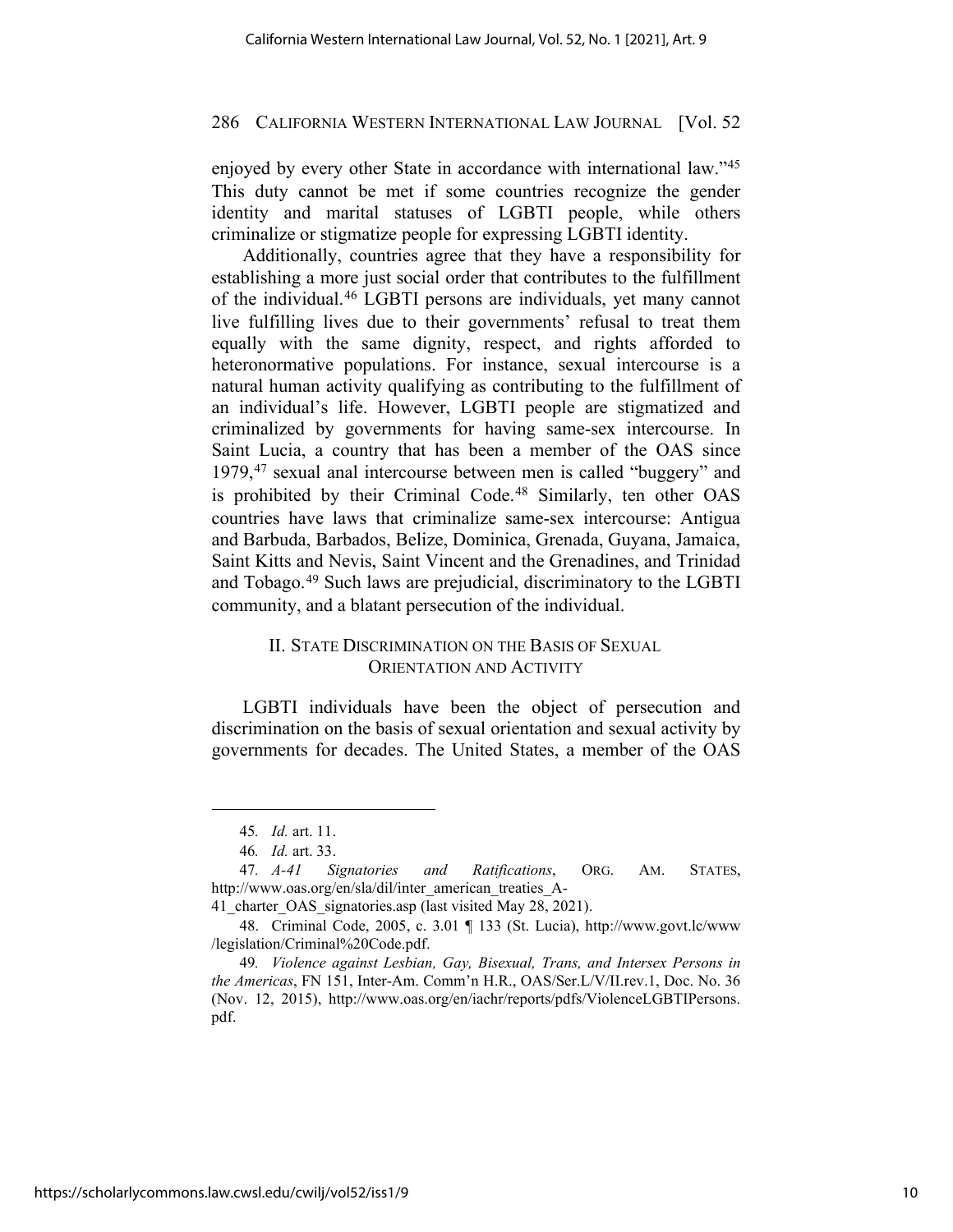since 1948,<sup>[50](#page-10-0)</sup> whose population represents nearly a third of the organization,[51](#page-10-1) has a judicial history of discriminating based on sexual orientation and sexual activity. For example, two notable turn of the century United States Supreme Court ("SCOTUS") cases, *Romer v. Evans* and *Lawrence v. Texas*, exhibit government animus towards LGBTI people and pushback in legislating protections for the LGBTI community.[52](#page-10-2)

Near the turn of the twenty-first century, LGBTI activists began succeeding in shifting the perception of LGBTI rights more favorably and communities began adopting protective measures aimed at discriminating against LGBTI people. Unfortunately, activists in Colorado quickly faced government backlash in the form of a referendum known as Amendment 2.[53](#page-10-3) By amending Colorado's constitution, Amendment 2 eradicated LGBTI protections in two ways: (1) Amendment 2 prohibited all legislative, executive, or judicial action at any level of State or local government from passing laws to protect gays, lesbians, and bisexuals as a protected class of people from discrimination; and (2) it repealed all existing laws that protected them from discrimination.<sup>[54](#page-10-4)</sup> For example, Amendment 2 invalided local ordinances in the Colorado cities of Denver, Aspen, and Boulder that protected LGBTI persons from discrimination in housing, employment, healthcare, public accommodations, and health and welfare services.[55](#page-10-5) 

In *Romer*, SCOTUS considered whether a law that would essentially make it impossible to legislate protections for LGBTI people was permissible. In striking down Amendment 2, the Court held it violated equal protection by classifying "homosexuals"<sup>[56](#page-10-6)</sup> as

<sup>50</sup>*. A-41 Signatories and Ratifications, supra* note 47.

<sup>51</sup>*. Member of the OAS – Organization of American States*, *supra* note 34.

<span id="page-10-3"></span><span id="page-10-2"></span><span id="page-10-1"></span><span id="page-10-0"></span><sup>52</sup>*. See generally* Romer v. Evans, 517 U.S. 620 (1996); Lawrence v. Texas, 539 U.S. 558 (2003).

<sup>53</sup>*. Romer*, 517 U.S. at 624-25.

<sup>54</sup>*. Id.* at 624.

<sup>55</sup>*. Id.* at 623-24.

<span id="page-10-6"></span><span id="page-10-5"></span><span id="page-10-4"></span><sup>56.</sup> The Court uses the term "homosexuals" to refer to members of the LGBTI community. However, the term "homosexual" does not collectively define the LGBTI community. Moreover, it can be derogatory or offensive. Thus, "homosexual" is replaced herein with the term "LGBTI" to collectively refer to the LGBTI community.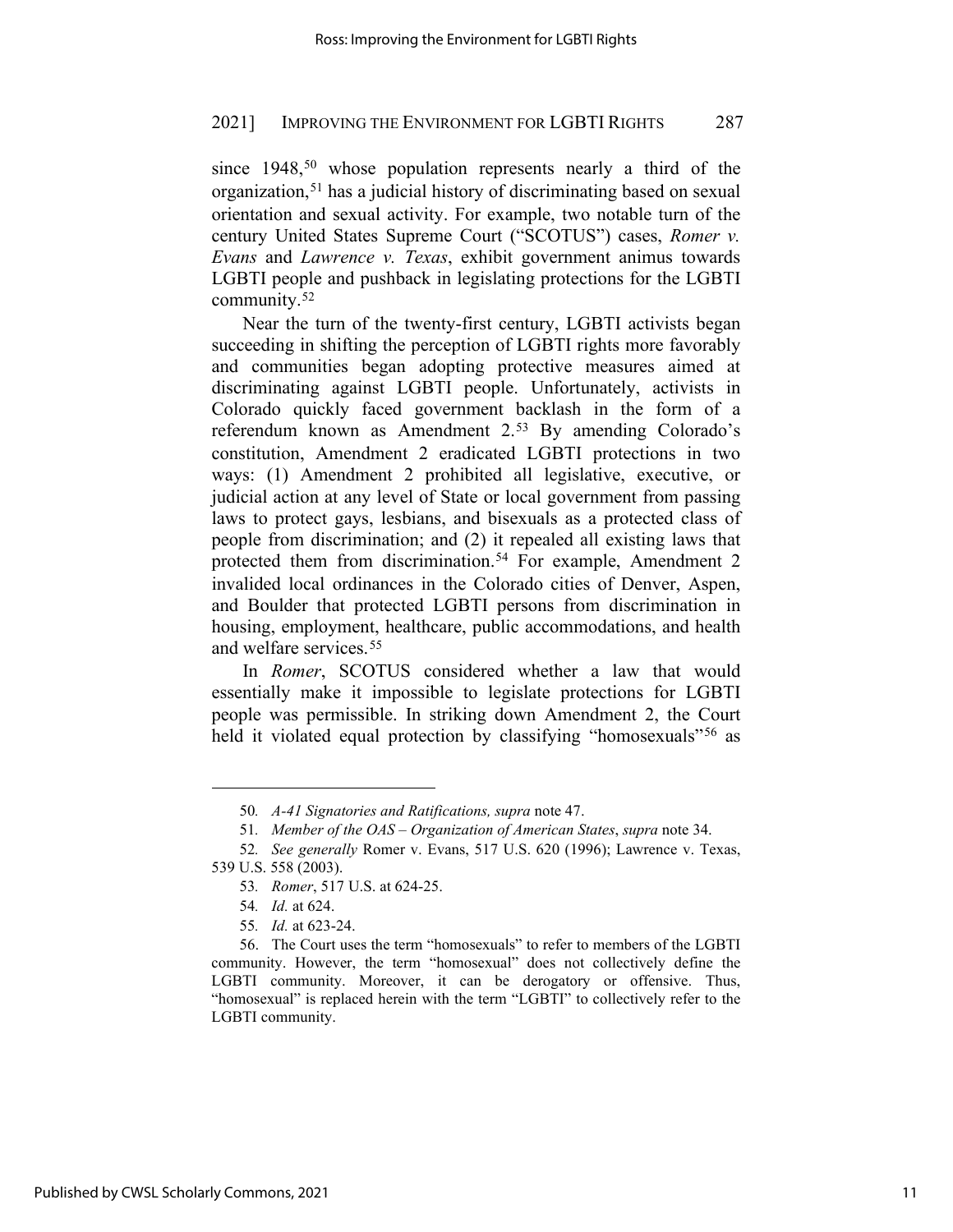unequal to everyone else.<sup>[57](#page-11-0)</sup> The Court rejected the State's argument that Amendment 2 simply denied LGBTI people special rights and did nothing more than put them in the same position as all other persons.<sup>[58](#page-11-1)</sup> Rather, the Court recognized that the law puts LGBTI people in a solitary class from the rest of the general population, and takes protections from injuries caused by discriminations away from LGBTI people.[59](#page-11-2) In reaching its holding, the Court reasoned that Amendment 2 lacked a rational relationship to any legitimate State interest and appeared to be motivated by nothing more than animus towards LGBTI people. $60$ 

Following *Romer*, SCOTUS struck down another LGBTI discriminatory law in the State of Texas. In the early 1990s, Texas passed a law that made it illegal for people of the same sex to engage in oral or anal sex, or to use any objects to penetrate another person's genitals or anus.<sup>[61](#page-11-4)</sup> Late in the evening of September 17, 1998,<sup>[62](#page-11-5)</sup> Texas police responded to a false report of a weapons disturbance and, without permission, entered the residence of a man named John Lawrence, where they found him having sex with another man named Tyron Garner.<sup>[63](#page-11-6)</sup> The police officers arrested the men and they were charged with deviant sexual intercourse with a member of the same sex, which was a violation of the Texas Penal Code.[64](#page-11-7) In *Lawrence*, SCOTUS considered the validity of the Texas LGBTI sexual conduct law<sup>[65](#page-11-8)</sup> to determine whether it violated individual rights to equal protection, liberty, and privacy.<sup>66</sup>

<span id="page-11-0"></span>In a five to four majority opinion, the Court held that the Texas LGBTI sexual conduct law violated the liberty of free people.<sup>[67](#page-11-10)</sup> It reasoned that a State is not permitted to define the meaning of a

64*. Id.* at 563.

<sup>57</sup>*. Id.* at 636.

<sup>58</sup>*. Id.* at 626.

<sup>59</sup>*. Id.* at 627.

<sup>60</sup>*. Id.* at 632.

<sup>61.</sup> TEX. PENAL CODE ANN. § 21.06 (West,1994); *Lawrence*, 539 U.S. at 563.

<sup>62.</sup> Brief of Petitioners at 2, Lawrence v. State, 41 S.W.3d 349 (Tex. App.

<span id="page-11-10"></span><span id="page-11-9"></span><span id="page-11-8"></span><span id="page-11-7"></span><span id="page-11-6"></span><span id="page-11-5"></span><span id="page-11-4"></span><span id="page-11-3"></span><span id="page-11-2"></span><span id="page-11-1"></span><sup>2001),</sup> rev'd, 539 U.S. 558 (2003) (No. 02-102), 2003 WL 152352, at \*2.

<sup>63</sup>*. Id.* at 562-63.

<sup>65.</sup> PENAL § 21.06.

<sup>66</sup>*. Lawrence*, 539 U.S. at 564.

<sup>67</sup>*. Id.* at 567.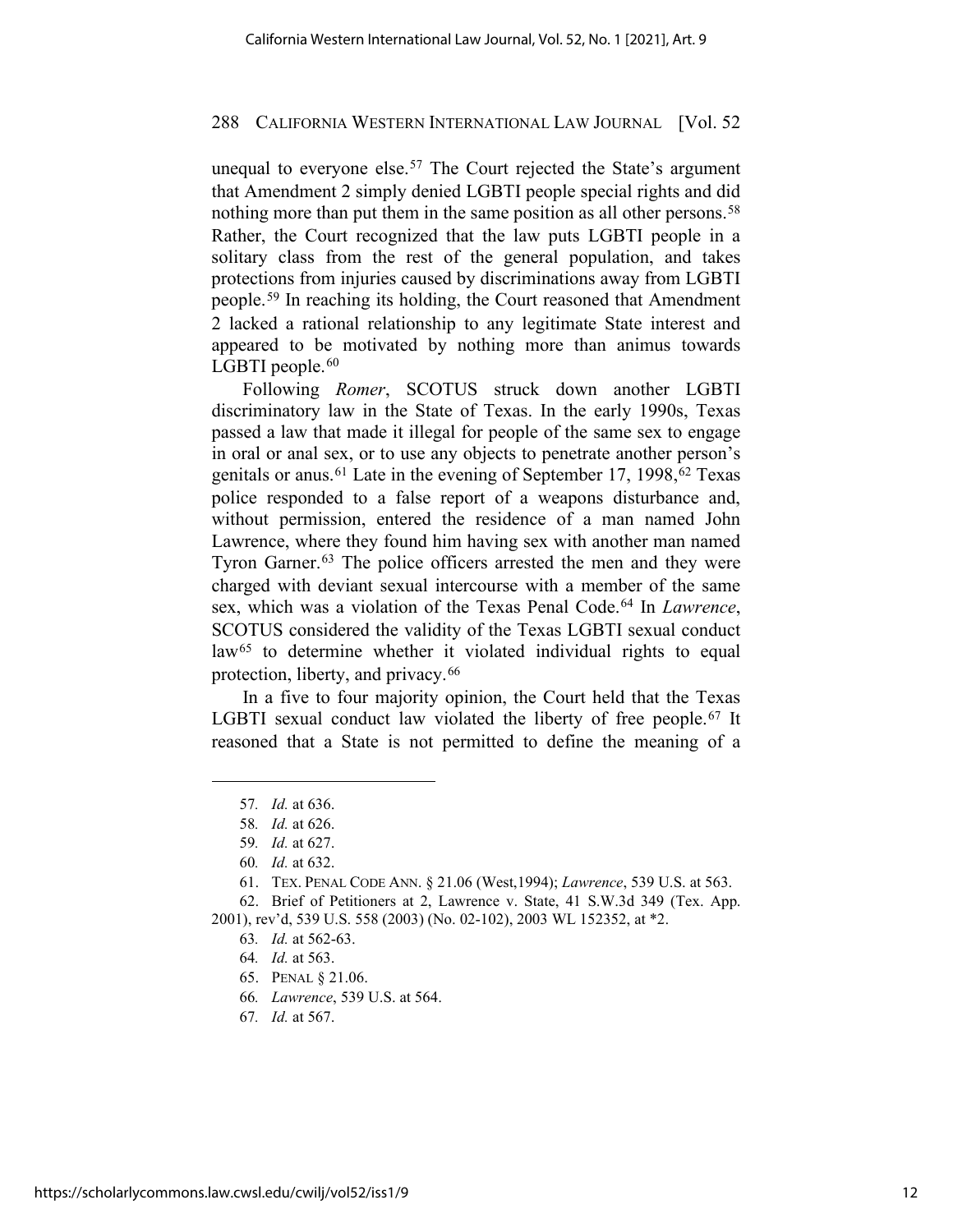relationship or set relationship boundaries unless it causes injury or harm to a person or abuses an institution protected under the law.<sup>[68](#page-12-0)</sup> The Court stated that LGBTI people are entitled to respect for their private lives and States cannot demean LGBTI existence or control their destiny by criminalizing their private sexual conduct.[69](#page-12-1) Additionally, an LGBTI person's right to liberty includes their right to engage in sexual conduct without governmental interference or invasion.[70](#page-12-2) In reaching its holding, the Court reasoned that the liberty of free people includes an adult's right to choose a partner and their right to express intimacy in the privacy of their own home.[71](#page-12-3) LGBTI sexual conduct laws implicate the most private human conduct in the most private of places: sexual behavior in the home.[72](#page-12-4) The Court found that the State sought to control consenting personal relationships that are within the liberty of people to choose, and that people should not be punished as criminals for that conduct.[73](#page-12-5)

In striking down the Texas law, the Court also considered the historical context concerning the validity of such laws.<sup>[74](#page-12-6)</sup> Despite these laws' roots in history, going back several hundred years to English criminal laws and colonial times, early American sodomy laws were not directed at LGBTI persons.[75](#page-12-7) Instead, early American sodomy laws sought to prohibit nonprocreative sexual activity more generally.[76](#page-12-8) They were designed to protect people from sexual predatory acts when they could not or did not consent, but these laws were not enforced against consenting adults acting in private.<sup>[77](#page-12-9)</sup> In contrast, the Texas LGBTI sexual conduct law differed from historical sodomy laws because the law was enforced specifically against consenting same-sex adults acting in private.[78](#page-12-10) Moreover, laws targeting same-sex activity did not develop until the late 1800's, and

- <span id="page-12-0"></span>68*. Id.*
- 69*. Id.* at 578.
- <span id="page-12-4"></span><span id="page-12-3"></span><span id="page-12-2"></span><span id="page-12-1"></span>70*. Id.*
- 71*. Id.* at 567.
- 72*. Id.*
- <span id="page-12-5"></span>73*. Id.*
- 74*. Id.* at 567-73.
- <span id="page-12-6"></span>75*. Id.* at 568-69.
- 76*. Id.*
- <span id="page-12-9"></span><span id="page-12-8"></span><span id="page-12-7"></span>77*. Id.* at 569.
- <span id="page-12-10"></span>78*. Id.* at 569-70.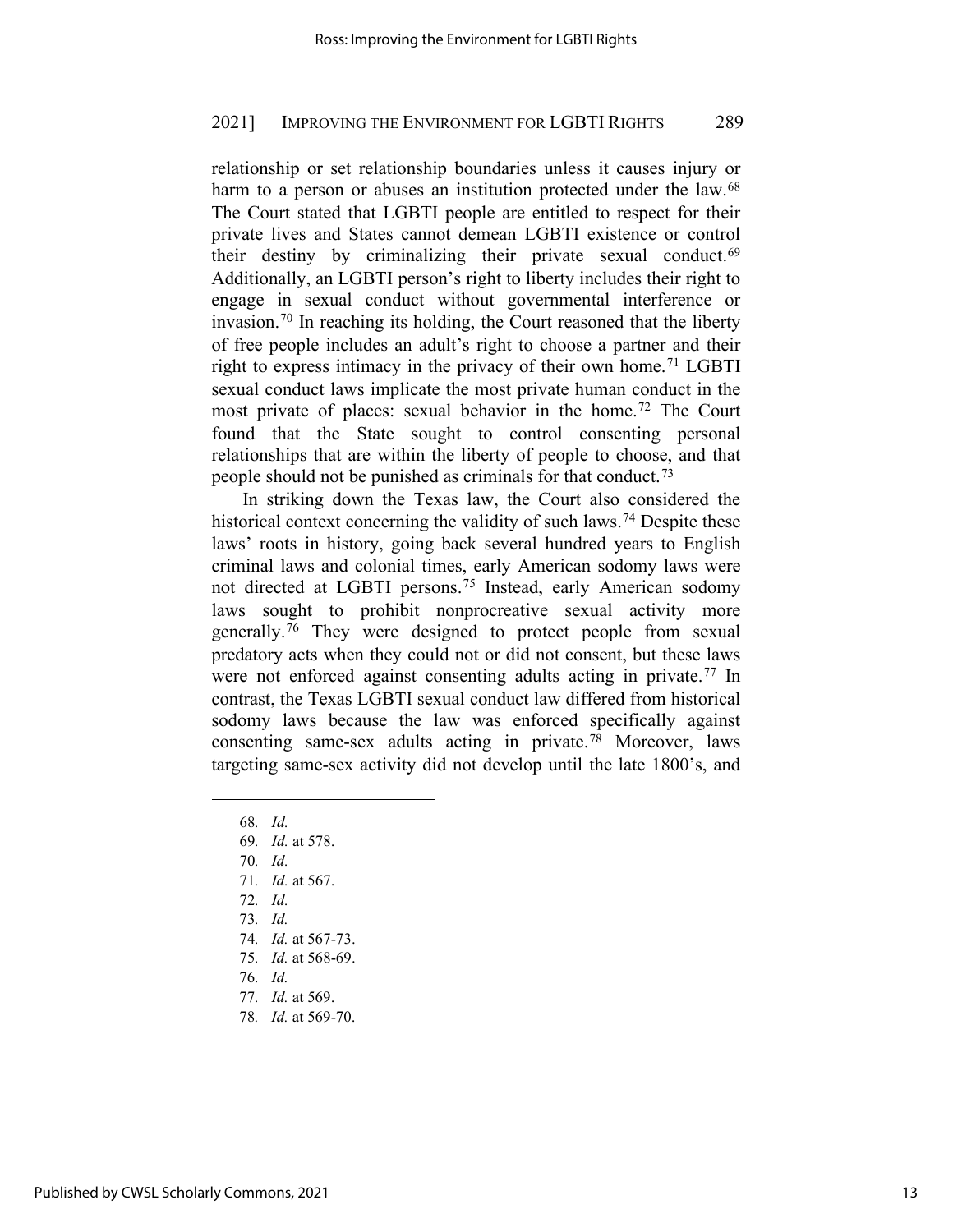they involved conduct in public places rather than the privacy of the home.<sup>[79](#page-13-0)</sup> It was not until the 1970s that States began targeting LGBTI activity in the home, and at least nine States in the United States had done so before *Lawrence*.[80](#page-13-1) In *Lawrence*, the Court ruled that States do not have any legitimate interest in justifying a law banning same-sex sexual activity, and thus States could not prohibit it.<sup>[81](#page-13-2)</sup>

In *Romer* and *Lawrence*, SCOTUS found discriminatory laws against LGBTI people violate the human rights of liberty and equal protection.[82](#page-13-3) These landmark cases marked a major positive shift in the perception of LGBTI rights. They also paved the way for the Court's holding in *Obergefell v. Hodges* which granted same-sex couples the right to marry in all fifty United States.<sup>[83](#page-13-4)</sup> The Court's foregoing opinions were consistent with the OAS Charter and the American Convention on Human Rights which declared all human beings, without distinction as to sex or social condition, had rights to liberty and equality of opportunity.<sup>[84](#page-13-5)</sup>

- 82*. Romer*, 517 U.S. at 636; *Lawrence*, 539 U.S. at 567, 579.
- 83. Obergefell v. Hodges, 576 U.S. 644 (2015).

<span id="page-13-5"></span><span id="page-13-4"></span><span id="page-13-3"></span>84*. Compare* OAS Charter, *supra* note 26, art. 45 ("All human beings, without distinction as to race, sex, nationality, creed, or social condition, have a right to material well-being and to their spiritual development, under circumstances of liberty, dignity, equality of opportunity. . . ."), *with* American Convention, *supra* note 29, art. 1 ("The State Parties to this Convention undertake to respect the rights and freedoms recognized herein and to ensure to all persons subject to their jurisdiction the free and full exercise of those rights and freedoms, without any discrimination for reasons of race, color, sex, language, religion, political or other opinion, national or social origin, economic status, birth, or any other social condition."); *Compare Romer*, 517 U.S. at 635 ("[Amendment 2] is a classification of persons undertaken for its own sake, something the Equal Protection Clause does not permit . . . A State cannot so deem a class of persons a stranger to its laws. Amendment 2 violates the Equal Protection Clause. . . ."), *with Lawrence*, 539 U.S. at 564-71 (holding a State statute making it a crime for two persons of the same sex to engage in intimate sexual conduct was unconstitutional as impinging on their exercise of liberty protected by the Constitution).

<sup>79</sup>*. Id.* at 570.

<span id="page-13-2"></span><span id="page-13-1"></span><span id="page-13-0"></span><sup>80</sup>*. Id.* These nine States include Arkansas, Kansas, Kentucky, Missouri, Montana, Nevada, Tennessee, Texas, and Oklahoma.

<sup>81</sup>*. Id.* at 578-79.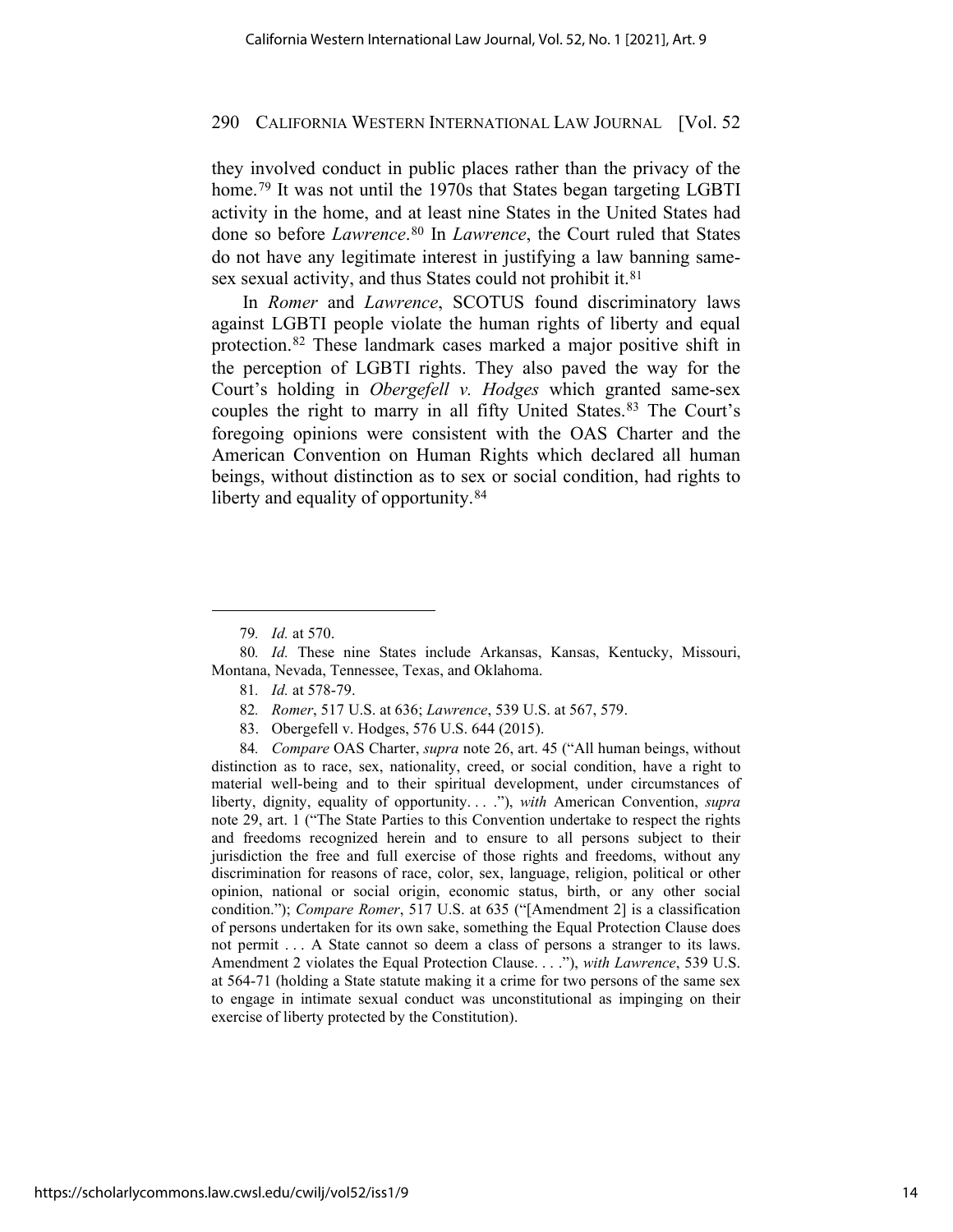# III. THE INTER-AMERICAN COURT OF HUMAN RIGHTS' ROLE IN HUMAN RIGHTS OBLIGATIONS

The American Convention on Human Rights was formed to reaffirm American State solidarity and consolidate a system of individual rights throughout the North and South American continents.[85](#page-14-0) Adopted in 1969, the American Convention is a *binding* multilateral human rights treaty.[86](#page-14-1) Until 1969, the OAS did not have a binding human rights treaty. Instead, it generally observed the American Declaration of the Rights and Duties of Man ("Declaration"), which set forth a variety of individual rights and State duties.[87](#page-14-2) States adopted the Declaration in 1948 at the same time they adopted the OAS Charter.[88](#page-14-3) Unlike the binding nature of the American Convention, the Declaration is a *non-binding* instrument.<sup>[89](#page-14-4)</sup> Hence, the Convention effectively superseded the Declaration by solidifying States human rights obligations throughout the inter-American system. However, through the late twentieth century, the Declaration arguably "evolved from a non-binding declaration of principle into a binding source of legal obligation" through the pronouncement of advisory opinions by the IACHR.<sup>[90](#page-14-5)</sup>

Under both the Declaration and the Convention, States recognized that certain rights are attributes of human personality and should be given to all individuals regardless of where they live and their country of citizenship.[91](#page-14-6) The enumerated rights in the Convention include the individual rights to life,  $92$  liberty,  $93$  privacy,  $94$  assembly,  $95$  family,  $96$ 

<sup>85.</sup> American Convention, *supra* note 28, pmbl.

<sup>86</sup>*. See American Convention, supra* note 28.

<span id="page-14-11"></span><span id="page-14-10"></span><span id="page-14-9"></span><span id="page-14-2"></span><span id="page-14-1"></span><span id="page-14-0"></span><sup>87.</sup> Organization of American States, American Declaration of the Rights and Duties of Man (May 2, 1948) *adopted by* the Ninth International Conference of American States, Bogotá, Colombia, 1948, http://www.oas.org/en/iachr/mandate /Basics/declaration.asp.

<sup>88.</sup> CARTER ET AL., *supra* note 10, at 812-14.

<sup>89</sup>*. Id.*

<span id="page-14-7"></span><span id="page-14-6"></span><span id="page-14-5"></span><span id="page-14-4"></span><span id="page-14-3"></span><sup>90.</sup> Mark E. Wojcik, *Using International Human Rights Law to Advance Queer Rights: A Case Study for the American Declaration of the Rights and Duties of Man*, 55 OHIO ST. L.J. 649, 652-56 (1994) (discussing cases that have invoked the Declaration as a source of legal obligation).

<sup>91.</sup> American Convention, *supra* note 28, pmbl.

<span id="page-14-8"></span><sup>92</sup>*. Id.* art. 4.

<sup>93</sup>*. Id.* art. 7.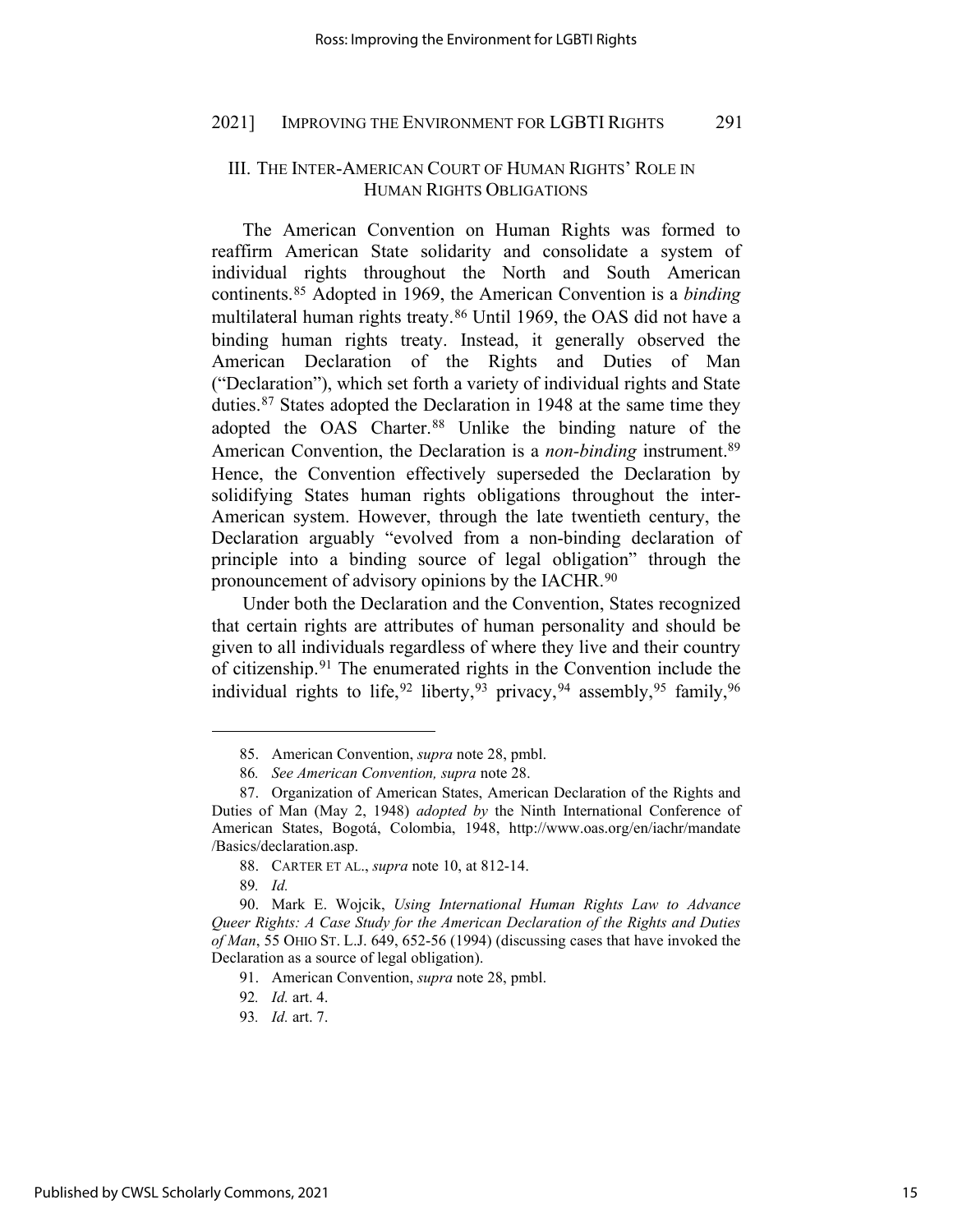equal protection, <sup>[97](#page-15-0)</sup> and humane treatment. <sup>[98](#page-15-1)</sup> The Convention also protects the freedoms of conscience,  $99$  expression,  $100$  residence,  $101$  and association.[102](#page-15-5) States are required to respect and ensure their citizens were afforded these rights absent discrimination based on "race, color, sex, language, religion, political or other opinion, national or social origin, economic status, birth, *or any other social condition*." [103](#page-15-6) (emphasis added) While being part of the LGBTI community was not enumerated, LGBTI individuals certainly fell within this list. The IACHR found "that by including the expression 'or any other social condition' the wording of [the American Convention] left the grounds of discrimination open in order to recognize other categories that were not explicitly listed but were analogous to [explicitly listed categories]."[104](#page-15-7)

Today, twenty-five out of the thirty-five OAS member countries have ratified the Convention.<sup>[105](#page-15-8)</sup> Those that have ratified it have agreed to abide by its provisions, including the interpretation of its provisions by the IACHR. Those that have not ratified the Convention are nonetheless obligated under the OAS Charter and arguably the Declaration, to abide by the overlapping rights of liberty and equality under law, construed in all three instruments.

The IACHR is a branch of the Organization of American States whose purpose is to interpret and apply the American Convention.<sup>[106](#page-15-9)</sup> The Organization of American States was created following World

<sup>94</sup>*. Id.* art. 11.

<sup>95</sup>*. Id.* art. 15.

<span id="page-15-0"></span><sup>96</sup>*. Id.* art. 17.

<sup>97</sup>*. Id.* art. 24.

<span id="page-15-2"></span><span id="page-15-1"></span><sup>98</sup>*. Id.* art. 5.

<sup>99</sup>*. Id.* art. 12.

<sup>100</sup>*. Id.* art. 13.

<sup>101</sup>*. Id.* art. 22.

<sup>102</sup>*. Id.* art. 16.

<sup>103</sup>*. Id.* art. 1.

<sup>104.</sup> Advisory Opinion, *supra* note 22, ¶ 67.

<span id="page-15-8"></span><span id="page-15-7"></span><span id="page-15-6"></span><span id="page-15-5"></span><span id="page-15-4"></span><span id="page-15-3"></span><sup>105</sup>*. Multilateral Treaties*, *supra* note 23; *History*, INTER-AM. CT. H.R., https://www.corteidh.or.cr/historia.cfm?lang=en (last visited May 28, 2021); *see also Member of the OAS – Organization of American States*, *supra* note 34.

<span id="page-15-9"></span><sup>106</sup>*. What is the I/A Court H.R.?*, INTER-AM. CT. H.R., https://www.corteidh.or.cr/que es la corte.cfm?lang=en (last visited May 28, 2021).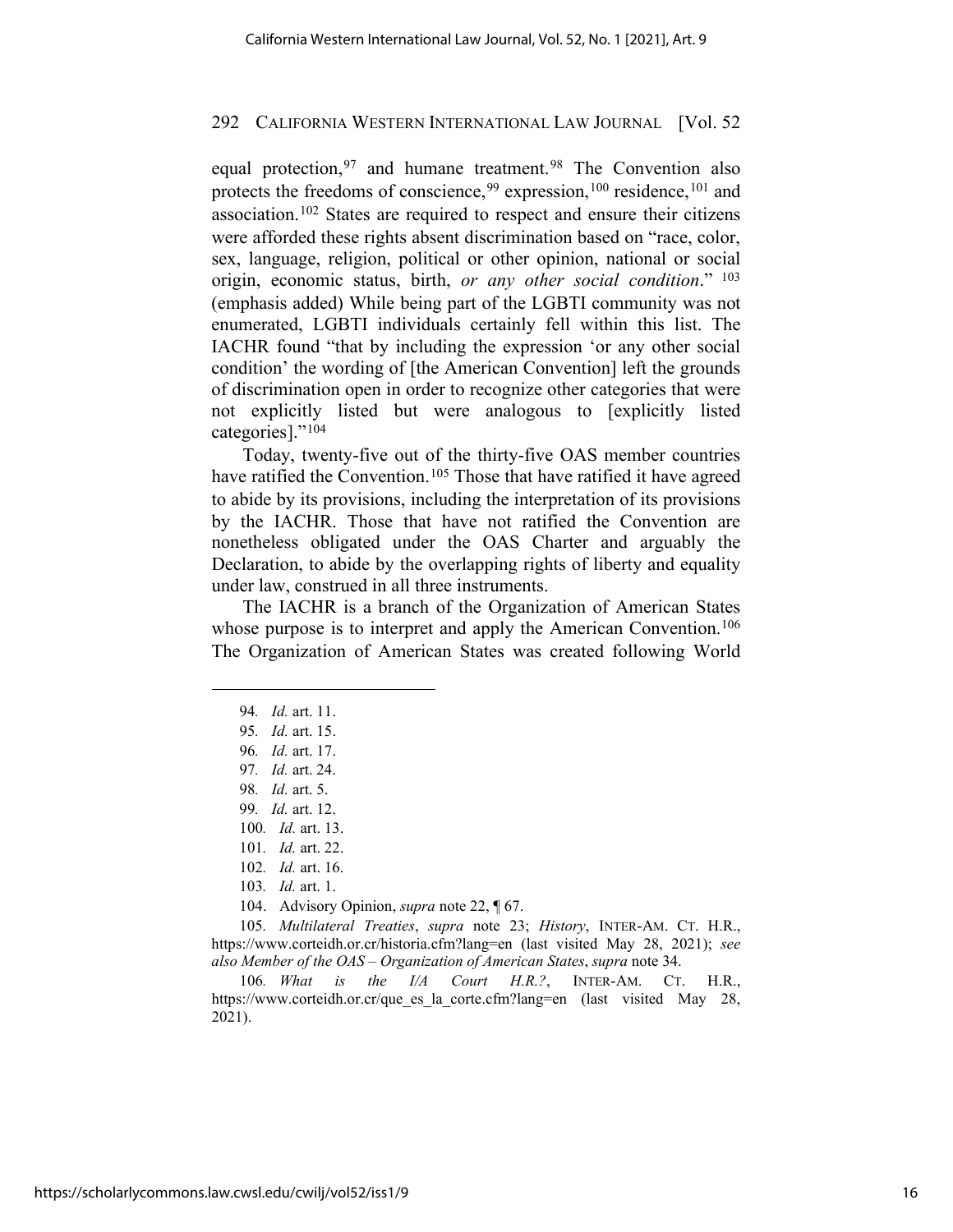War II due to concerns over essential rights of human beings and it aimed to ensure States' adherence to the American Convention.[107](#page-16-0) The IACHR is comprised of seven judges<sup>[108](#page-16-1)</sup> who serve no more than two six-year terms.<sup>[109](#page-16-2)</sup> They are democratically elected by State parties to the Convention.[110](#page-16-3) The Court's authority derives from the American Convention and gives them the power to make advisory opinions, issue provisional measures, and resolve contentious cases.<sup>[111](#page-16-4)</sup>

Essentially, contentious cases are litigated and occur when two or more parties to the Convention have a dispute. In these cases, the IACHR determines whether a particular State has any responsibility for violating a right enshrined in the Convention, or any other inter-American treaty.<sup>[112](#page-16-5)</sup> An advisory opinion is a court's advice. States can ask the IACHR questions related to the American Convention, and the Court answers those questions in the written form of an advisory opinion.[113](#page-16-6) Specifically, the IACHR responds to State inquiries regarding "the compatibility of internal norms with the Convention" and "the interpretation of the Convention or of other treaties concerning the protection of human rights in the American States."[114](#page-16-7)  Notably, these opinions are not binding on OAS member States or State parties to the Convention, whereas the IACHR's judgments on contentious cases are binding.<sup>[115](#page-16-8)</sup>

<span id="page-16-5"></span><span id="page-16-4"></span><span id="page-16-3"></span><span id="page-16-2"></span><span id="page-16-1"></span><span id="page-16-0"></span>112*. ABC The Inter-American Court of Human Rights 2019, What, How, When, Where, and Why of the Inter-American Court of Human Rights: Frequently Asked Questions*, INTER-AM. CT. H.R. 10 (2019), https://www.corteidh.or.cr/sitios/libros/todos/docs/ABCCorteIDH\_2019\_eng.pdf.

<span id="page-16-6"></span>113*. What are the Advisory Opinions?*, INTER-AM. CT. H.R., https://www.corteidh.or.cr/que\_son\_las\_opiniones\_consultivas.cfm?lang=en (last visited May 28, 2021).

114*. Id.*

<span id="page-16-8"></span><span id="page-16-7"></span>115. Separate Opinion of Judge Eduardo Vio Grossi, Gender Identity, and Equality and Non-Discrimination of Same-Sex Couples, Advisory Opinion OC-24/17, Inter-Am. Ct. H.R. (ser. A) No. 24, ¶ 69 (Nov. 24, 2017), [https://www.corteidh.or.cr/docs/opiniones/seriea\\_24\\_eng.pdf](https://www.corteidh.or.cr/docs/opiniones/seriea_24_eng.pdf)\_[hereinafter Grossi Opinion].

<sup>107</sup>*. History*, *supra* note 105.

<sup>108.</sup> American Convention, *supra* note 28, art. 52.

<sup>109</sup>*. Id.* art. 54.

<sup>110</sup>*. History*, *supra* note 105.

<sup>111</sup>*. What is the I/A Court H.R.?*, *supra* note 106.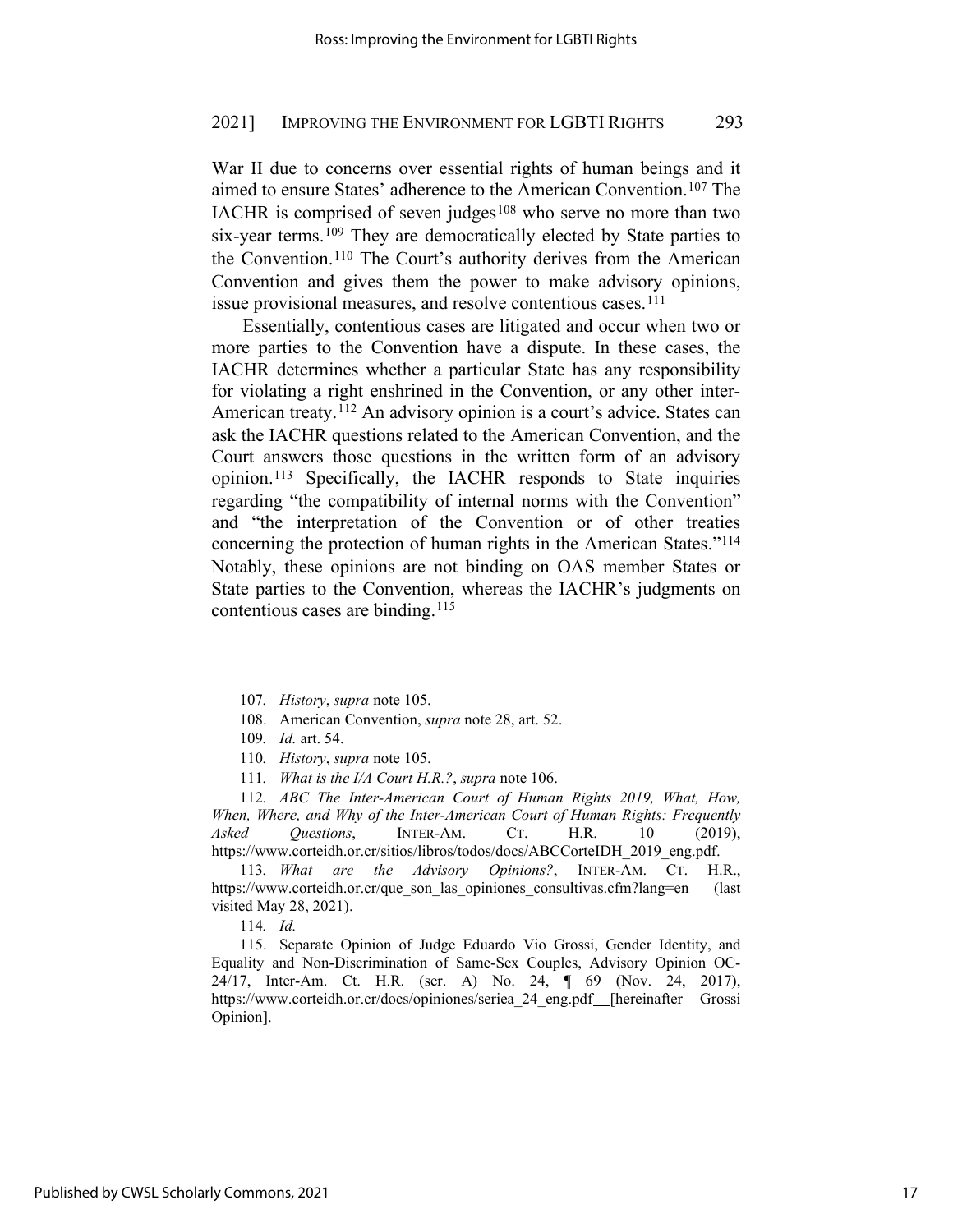# IV. THE CASE OF COSTA RICA

As of 2016, non-discrimination and equal human rights for LGBTI citizens of the Americas had been relatively inconsistent and "uneven" among OAS member States.<sup>[116](#page-17-0)</sup> Some States fully recognized equal rights of LGBTI people, while others still have laws that prohibit LGBTI lifestyle and expression.<sup>[117](#page-17-1)</sup>

In particular, the inconsistent variation of LGBTI rights throughout the Americas caused Costa Rica uncertainty and concern about its (and other States') obligations to LGBTI people under the American Convention.[118](#page-17-2) As a result, Costa Rica asked the IACHR to weigh in and provide an opinion concerning individual gender identity rights and patrimonial rights of same-sex couples.[119](#page-17-3) Essentially, Costa Rica requested an advisory opinion for the Court to interpret:

- (1) whether the American Convention provides protection for State recognition of a person's name change to accommodate their self-identified gender identity;
- (2) whether Costa Rica's name change laws comply with the American Convention; and
- (3) whether the American Convention provides protection for State recognition of same-sex couple patrimonial rights.<sup>[120](#page-17-4)</sup>

Specifically, Costa Rica asked the Court to answer three questions on gender identity and two questions on same-sex couple patrimonial rights:

- (1) If gender identity is protected by the American Convention, is Costa Rica required to recognize and facilitate name changes for citizens whose self-identified gender identity does not conform to their assigned gender at birth?
- (2) If the answer to the first question is yes, then does Costa Rica violate the American Convention by not having a name change

120*. Id.*

<sup>116.</sup> Costa Rica's Request, *supra* note 19.

<span id="page-17-1"></span><span id="page-17-0"></span><sup>117</sup>*. Id.*

<sup>118.</sup> See *id.*

<span id="page-17-4"></span><span id="page-17-3"></span><span id="page-17-2"></span><sup>119</sup>*. Id.* ¶¶ B-C.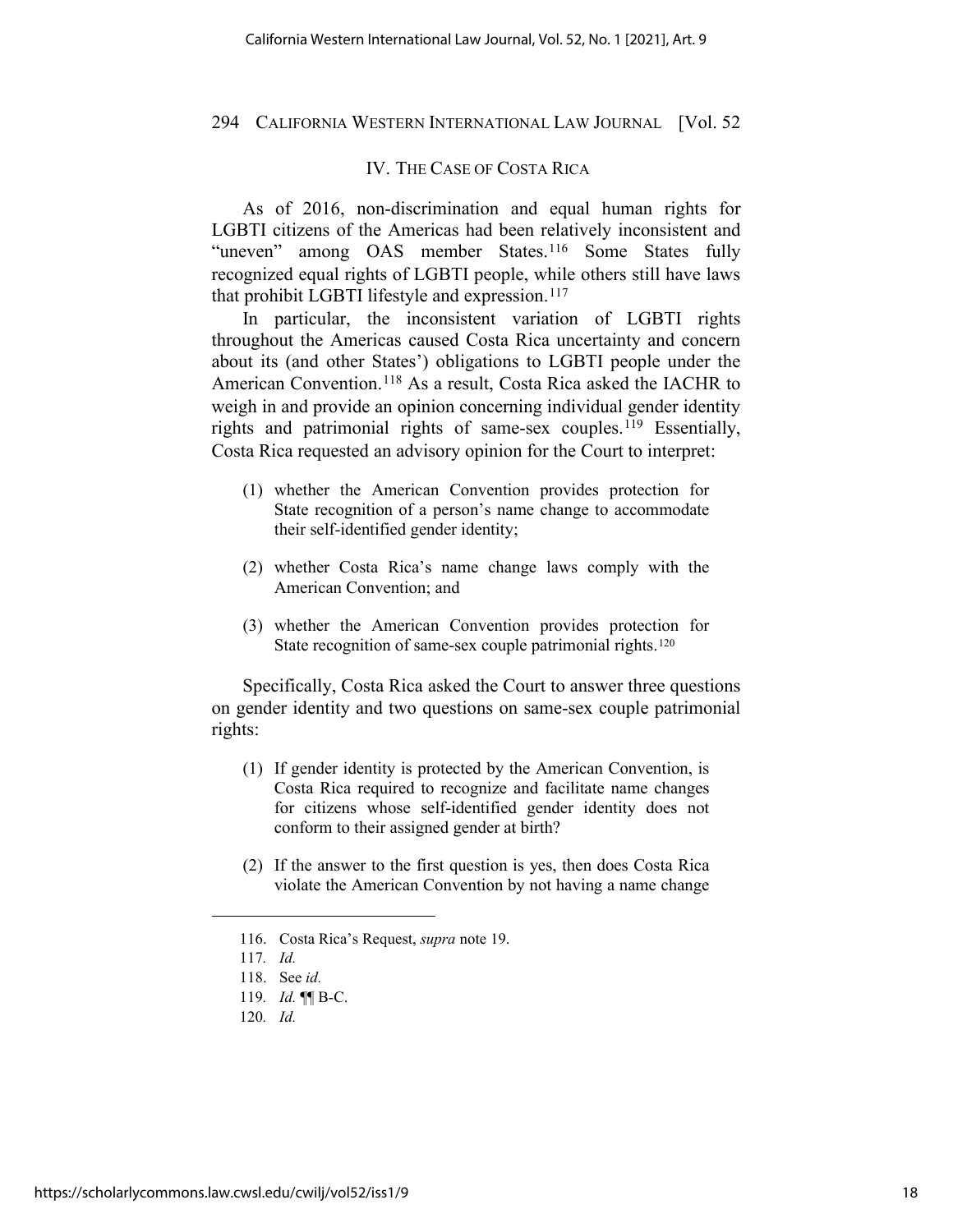administrative procedure and requiring a person seeking a name change to go through a court proceeding?

- (3) Can Costa Rica's name change law, under the American Convention, be interpreted in the sense that individuals who want to change their name based on gender identity are not required to go through a court proceeding, but rather must be provided a no-cost, speedy and accessible administrative procedure to exercise their name change right?
- (4) Does the American Convention require Costa Rica to recognize all patrimonial rights of same-sex couples?
- (5) If the answer to the fourth question is yes, is Costa Rica required to have a law that regulates same-sex couples for it to recognize their patrimonial rights?[121](#page-18-0)

Costa Rica's request concluded with a corollary that the Court invite interested parties to submit opinions on the issues.<sup>[122](#page-18-1)</sup>

# *A. Inter-American Court of Human Rights Advisory Opinion OC-24/17*

Following receipt of Costa Rica's request for an advisory opinion, the IACHR invited all OAS members and affiliates to submit written briefs regarding the issues addressed in the request[.123](#page-18-2) The Court received briefs with observations and documents from nine OAS member States,[124](#page-18-3) seven State agencies, twenty-six private citizens, the United Nations, the Inter-American Commission on Human Rights, and forty-seven non-governmental organizations, academic institutions, and associations.[125](#page-18-4)

<sup>121</sup>*. Id.* ¶ D.

<span id="page-18-1"></span><span id="page-18-0"></span><sup>122</sup>*. Id.* ¶ E. For clarity, this paper does not discuss Costa Rica's questions and concerns related to name changes, but nonetheless includes Costa Rica's entire request for context because all the issues implicate each other.

<span id="page-18-2"></span><sup>123.</sup> Roberto F. Caldas, Request for Advisory Opinion, Provisional Measures, Order of the President of the Court, "Having Seen," ¶¶ 2-3 (Inter-Am. Ct. H.R. Mar. 31, 2017), https://www.corteidh.or.cr/docs/asuntos/solicitud\_31\_03\_17\_eng.pdf.

<span id="page-18-4"></span><span id="page-18-3"></span><sup>124.</sup> Argentina, Bolivia, Brazil, Columbia, Guatemala, Honduras, Mexico, Panama, and Uruguay. *Id.* ¶ 4.

<sup>125</sup>*. Id.* ¶¶ 4, 6; Advisory Opinion, *supra* note 22, ¶¶ 6-7.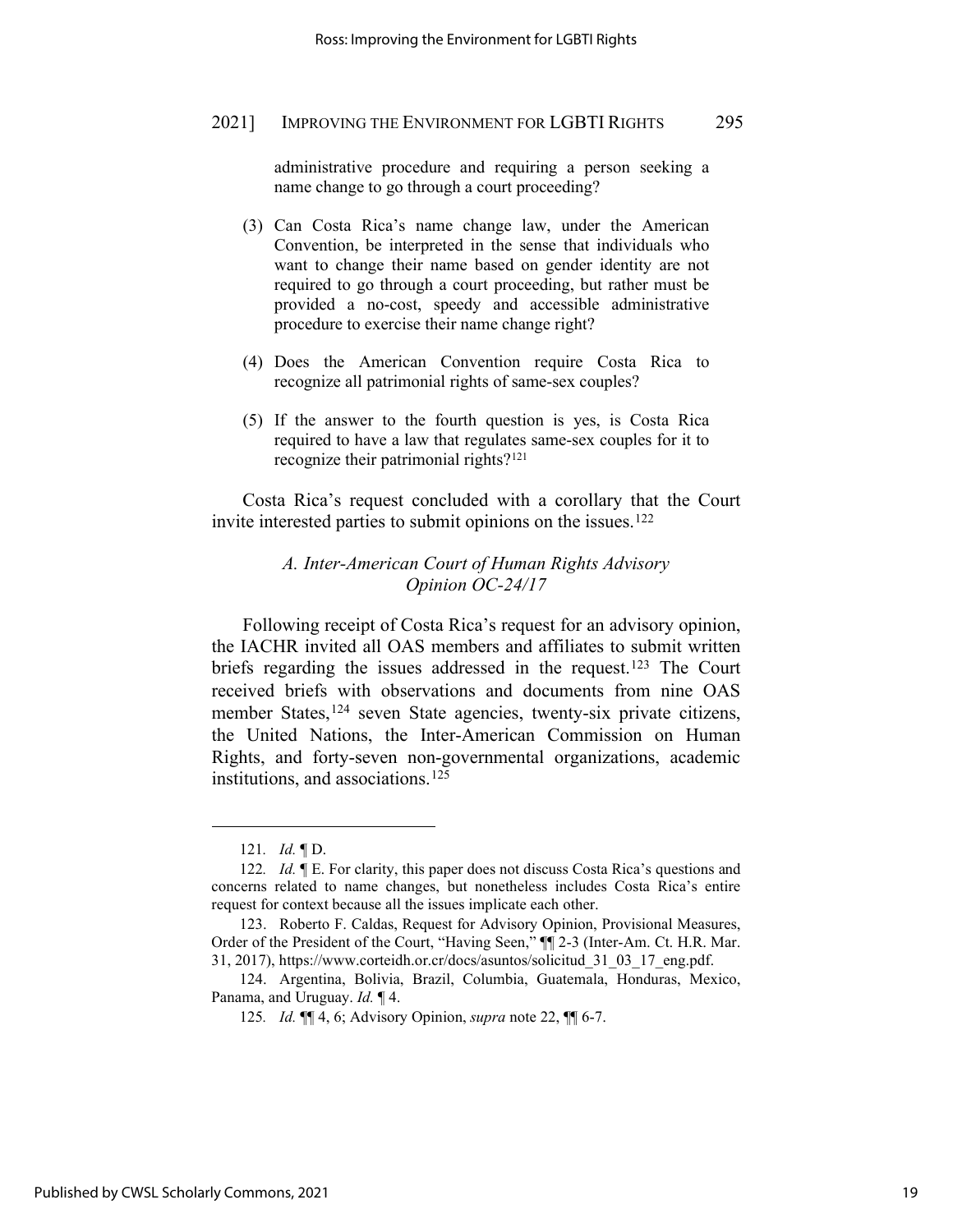A public hearing was held where forty of those who submitted briefs made oral comments.[126](#page-19-0) Nine supplemental briefs were submitted to the Court after the hearing.<sup>[127](#page-19-1)</sup> In making its opinion, the Court considered every brief and oral opinion<sup>[128](#page-19-2)</sup> as well as a breadth of historical context concerning discrimination, violence, and fundamental rights violations against LGBTI citizens throughout the Americas.<sup>[129](#page-19-3)</sup> Additionally, the Court considered international legal standards, human rights law regarding LGBTI persons, and other relevant agreements OAS member States are parties to.[130](#page-19-4)

After nearly a year of deliberation, the IACHR finally issued its advisory opinion.[131](#page-19-5) The Court held the Convention's protection against non-discrimination based on sexual orientation does require Costa Rica to "recognize all patrimonial rights derived from a relationship between persons of the same sex."[132](#page-19-6)

More generally, the Court concluded that "the American Convention protects the family ties that may derive from a relationship between persons of the same sex."[133](#page-19-7) The Court based its holding on "the right to protection of private and family life" found in Article 11(2) of the Convention.<sup>[134](#page-19-8)</sup> Article 11(2) of the Convention provided that no individual "may be the object of arbitrary or abusive interference with his private life, his family, his home, or his correspondence, or of unlawful attacks on his honor or reputation."[135](#page-19-9) The Court also relied on "the right to protection of the family" found in Article 17 of the Convention.[136](#page-19-10) Article 17 of the Convention provided that "[t]he family is the natural and fundamental group unit of society and is entitled to protection by society and the State," and

<sup>126.</sup> Advisory Opinion, *supra* note 22 ¶ 7-10.

<sup>127</sup>*. Id.* ¶ 10.

<sup>128</sup>*. Id.* ¶ 11.

<sup>129</sup>*. Id.* ¶ 33.

<sup>130</sup>*. Id.* ¶¶ 59-60.

<span id="page-19-9"></span><span id="page-19-8"></span><span id="page-19-7"></span><span id="page-19-6"></span><span id="page-19-5"></span><span id="page-19-4"></span><span id="page-19-3"></span><span id="page-19-2"></span><span id="page-19-1"></span><span id="page-19-0"></span><sup>131</sup>*. See generally* Advisory Opinion, *supra* note 22 (establishing that the IACHR issued it advisory opinion on November 24, 2017).

<sup>132</sup>*. Id.* ¶ 199.

<sup>133</sup>*. Id.*

<sup>134</sup>*. Id.*

<sup>135.</sup> American Convention, *supra* note 29, art. 11.

<span id="page-19-10"></span><sup>136.</sup> Advisory Opinion, *supra* note 22, ¶ 199.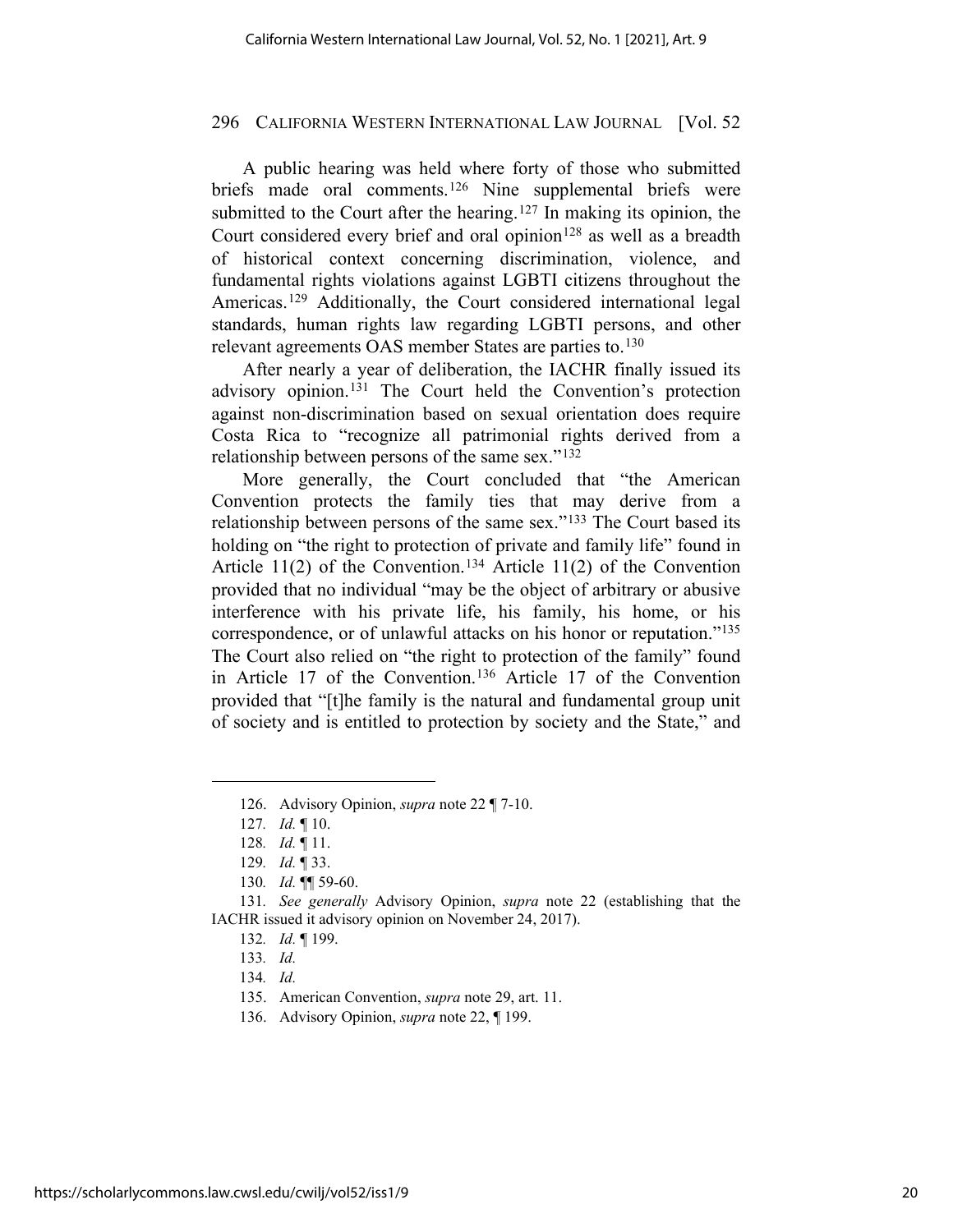that States must recognize the right of men and women to marry without discrimination.<sup>137</sup>

Specifically, the Court found that Article 1(1) and Article 24 of the Convention required "that all the patrimonial rights derived from a protected family relationship between a same-sex couple must be protected, with no discrimination as regards to heterosexual couples, pursuant to the right to equality and non-discrimination."[138](#page-20-1) According to Article 1(1) of the Convention, States must "respect the rights and freedoms recognized" in the Convention and ensure all individuals' "free and full exercise of those rights and freedoms, without any discrimination for reasons of race, color, sex, language, religion, political or other opinion, national or social origin, economic status, birth, or any other social condition."[139](#page-20-2) Additionally, Article 24 reaffirmed the right to equal protection providing that "[a]ll persons are equal before the law."[140](#page-20-3) Finally, the Court emphasized that despite the foregoing, States' obligations go "beyond mere patrimonial rights and includes all the internationally recognized human rights, as well as the rights and obligations recognized under the domestic law of each State that arise from the family ties of heterosexual couples."[141](#page-20-4)

Costa Rica's last concern questioned whether "a law that regulates relationships between persons of the same sex [is] required in order for [Costa Rica] to recognize all patrimonial rights that derive from this relationship."[142](#page-20-5) The Court confirmed the requirement, holding that "[s]tates must ensure access to all the legal institutions that exist in their domestic laws to guarantee the protection of all the rights of families composed of same-sex couples, without discrimination in relation to families constituted by heterosexual couples."[143](#page-20-6) In order to comply with the Court's holding to extend marriage to same-sex couples, some States would be required to "amend existing institutions by taking administrative, judicial or legislative measures."[144](#page-20-7) Lastly,

<span id="page-20-0"></span><sup>137.</sup> American Convention*, supra* note 29, art. 17.

<span id="page-20-1"></span><sup>138</sup>*. Id.* art.199.

<span id="page-20-3"></span><span id="page-20-2"></span><sup>139</sup>*. Id.* art. 1.

<sup>140</sup>*. Id.* art. 24.

<span id="page-20-4"></span><sup>141.</sup> Advisory Opinion, *supra* note 22, ¶ 199.

<span id="page-20-6"></span><span id="page-20-5"></span><sup>142.</sup> Costa Rica's Request, *supra* note 19, ¶ D 2.1.

<sup>143.</sup> Advisory Opinion*, supra* note 22, ¶ 228.

<span id="page-20-7"></span><sup>144</sup>*. Id.*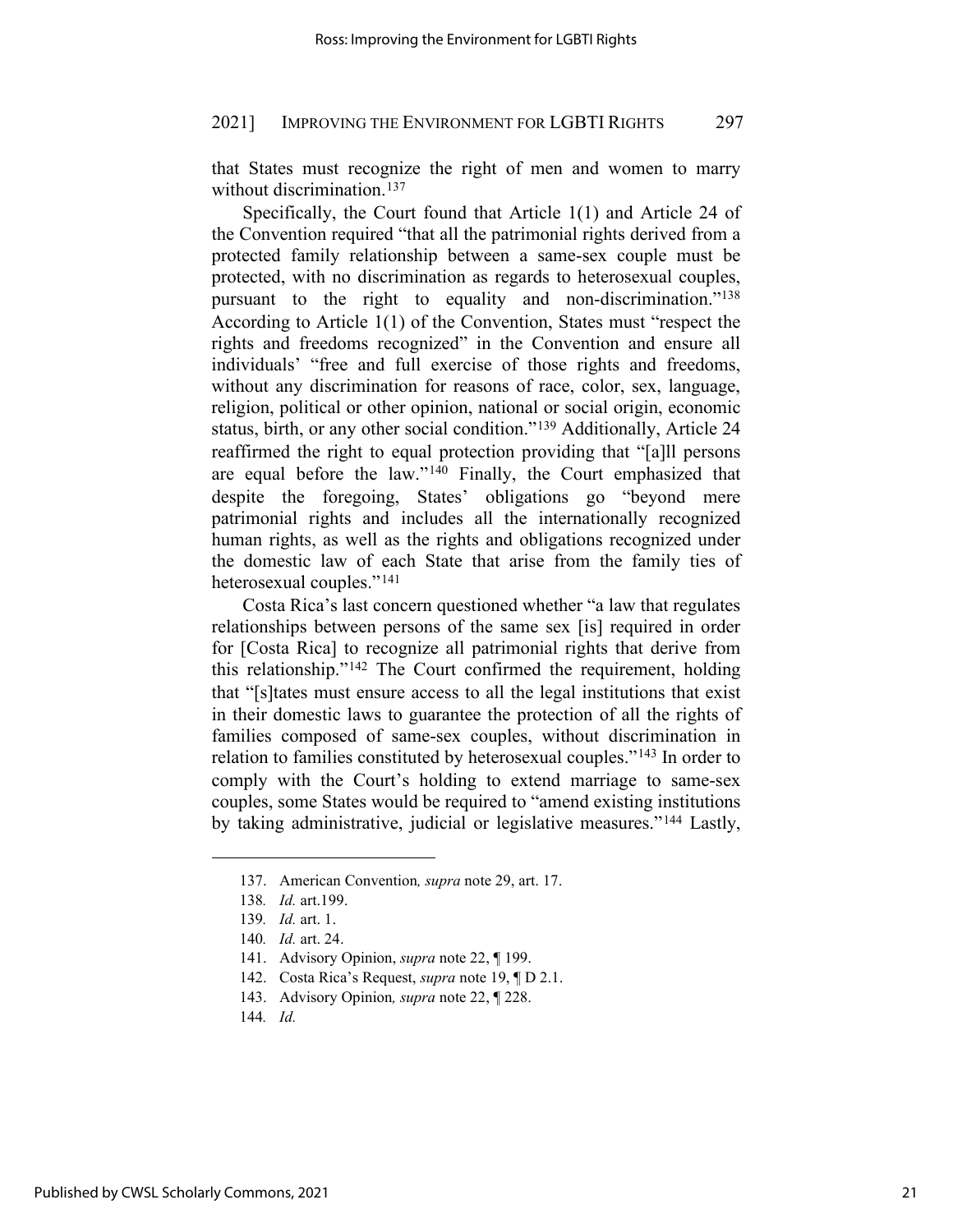the Court noted that if States "encounter institutional difficulties to adapt the existing provisions, on a transitional basis, and while promoting such reforms in good faith, [States] still have the obligation to ensure to same-sex couples, equality and parity of rights with respect to heterosexual couples without any discrimination."<sup>[145](#page-21-0)</sup>

In comparison, the IACHR's opinion was wholly consistent with SCOTUS' nearly twenty-year-old holdings in *Romer* and *Lawrence*. Specifically, all three opinions recognized LGBTI rights to liberty, privacy, and equality under law.[146](#page-21-1) The main difference between the IACHR and SCOTUS cases were the sources of law upon which these rights were based. The IACHR used the American Convention to establish these rights whereas SCOTUS found the basis of these rights in the U.S. Constitution.[147](#page-21-2) Despite the differences in the sources of authority, the OAS Charter, American Convention, Declaration, and U.S. Constitution all have the same individual rights to liberty, privacy, and equality under law. Unfortunately, even though there is this consensus on individual rights, some governments throughout the Americas still maintain strong resistance when recognizing that these rights extend equally to both their heteronormative and LGBTI populations.

# *B. Non-compliance with the Inter-American Court of Human Rights' Opinion*

Two main reasons explain States' non-compliance with the IACHR's ruling. First, advisory opinions are not binding.[148](#page-21-3) Thus, States are not required or compelled to comply with these opinions. Second, the American Convention is not binding on States that have not ratified the Convention or ratified it with express rejection of the IACHR's jurisdiction over interpreting the Convention.[149](#page-21-4) One of the reasons States have not ratified the Convention is because it requires States to implement domestic legislation, which can conflict with

<sup>145</sup>*. Id.*

<span id="page-21-1"></span><span id="page-21-0"></span><sup>146</sup>*. See* Advisory Opinion, *supra* note 22, ¶¶ 89-90, 99, 132; *Romer*, 517 U.S. at 633-35; *Lawrence*, 539 U.S. at 567, 579.

<span id="page-21-4"></span><span id="page-21-3"></span><span id="page-21-2"></span><sup>147.</sup> Advisory Opinion, *supra* note 22, 1; *Romer*, 517 U.S. at 633-34; *Lawrence*, 539 U.S. at 578-79.

<sup>148.</sup> Grossi Opinion, *supra* note 115, ¶¶ 10-12, 69.

<sup>149</sup>*. Convention Ratifications*, *supra* note 39.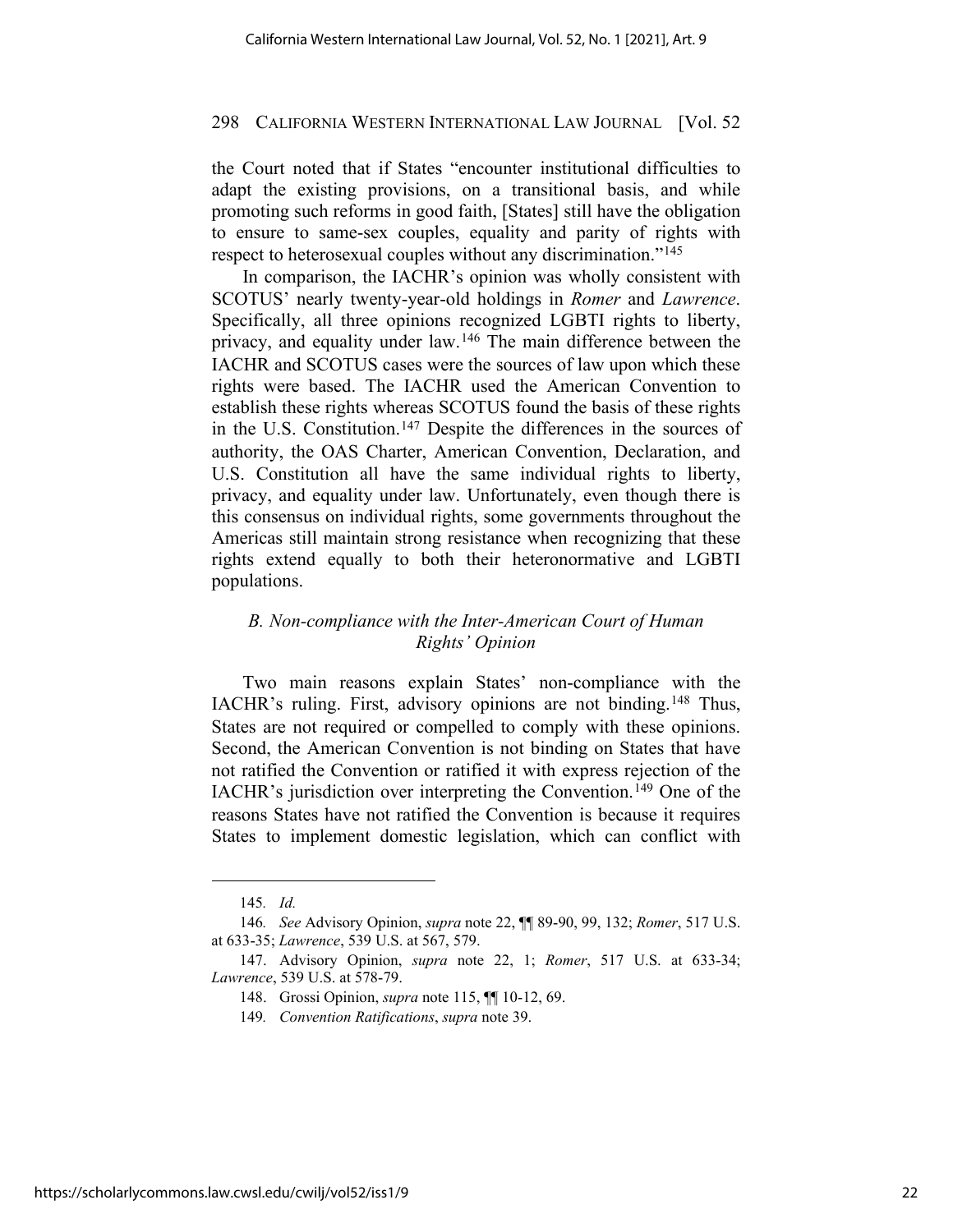existing domestic laws and principles of State sovereignty. [150](#page-22-0) Some nontechnical reasons for non-compliance may be grounded in emotions, religious convictions, <sup>[151](#page-22-1)</sup> and notions of morality.<sup>[152](#page-22-2)</sup>

The United States Supreme Court's majority opinions in *Romer*  and *Lawrence* determined that animosity towards the LGBTI community was among the reasons why States enacted legislation that circumscribed LGBTI expression.[153](#page-22-3) In both cases, Justice Scalia's dissenting opinions (joined by Justice Rehnquist and Justice Thomas) exhibited the type of anti-LGBTI moral viewpoint shared by States like St. Lucia that chose to criminalize LGBTI expression.<sup>[154](#page-22-4)</sup> These

153*. Romer*, 517 U.S. at 632; *Lawrence*, 539 U.S. at 574, 583.

<span id="page-22-4"></span><span id="page-22-3"></span>154. Canada: Immigration and Refugee Board of Canada, *Saint Lucia: Situation and treatment of bisexuals, including social attitudes; availability of state* 

<span id="page-22-0"></span><sup>150.</sup> Joseph Diab, *United States Ratification of the American Convention on Human Rights,* 22 DUKE J. COMP. & INT'L L. 323, 328 (1992) https://scholarship.law.duke.edu/cgi/viewcontent.cgi?article=1318&context=djcil (discussing why the United States should ratify the American Convention).

<span id="page-22-1"></span><sup>151</sup>*. E.g*., Anastasia Moloney, *Barbados Pledges Same-Sex Marriage Vote, But Supporters Doubt Reform*, REUTERS (Sep. 16, 2020, 4:49PM), https://www.reuters.com/article/us-barbados-lgbt-rights-vote-trfn/barbados-pledgessame-sex-marriage-vote-but-supporters-doubt-reform-idUSKBN2673PG (discussing how the Catholic Church and evangelical groups in Barbados have strong influence and oppose LGBTI rights and same-sex marriage).

<span id="page-22-2"></span><sup>152.</sup> Lawrence v. Texas, 539 U.S. 558, 589-90 (2003) (Scalia, J., dissenting) Justice Scalia asserted, "Countless judicial decisions and legislative enactments have relied on the ancient proposition that a governing majority's belief that certain sexual behavior is 'immoral and unacceptable' constitutes a rational basis for regulation. See, *e.g., Williams v. Pryor*, 240 F.3d 944, 949 (C.A.11 2001) (citing *Bowers* in upholding Alabama's prohibition on the sale of sex toys on the ground that "[t]he crafting and safeguarding of public morality . . . indisputably is a legitimate government interest under rational basis scrutiny"); *Milner v. Apfel*, 148 F.3d 812, 814 (C.A.7 1998) (citing *Bowers* for the proposition that "[l]egislatures are permitted to legislate with regard to morality . . . rather than confined to preventing demonstrable harms"); *Holmes v. California Army National Guard*, 124 F.3d 1126, 1136 (C.A.9 1997) (relying on *Bowers* in upholding the federal statute and regulations banning from military service those who engage in homosexual conduct); *Owens v. State*, 352 Md. 663, 683, 724 A.2d 43, 53 (1999) (relying on *Bowers* in holding that "a person has no constitutional right to engage in sexual intercourse, at least outside of marriage"); *Sherman v. Henry*, 928 S.W.2d 464, 469– 473 (Tex.1996) (relying on *Bowers* in rejecting a claimed constitutional right to commit adultery). We ourselves relied extensively on *Bowers* when we concluded, in *Barnes v. Glen Theatre, Inc*., 501 U.S. 560, 569, 111 S. Ct. 2456, 115 L.Ed.2d 504 (1991), that Indiana's public indecency statute furthered 'a substantial government interest in protecting order and morality,' *ibid*. (plurality opinion)…."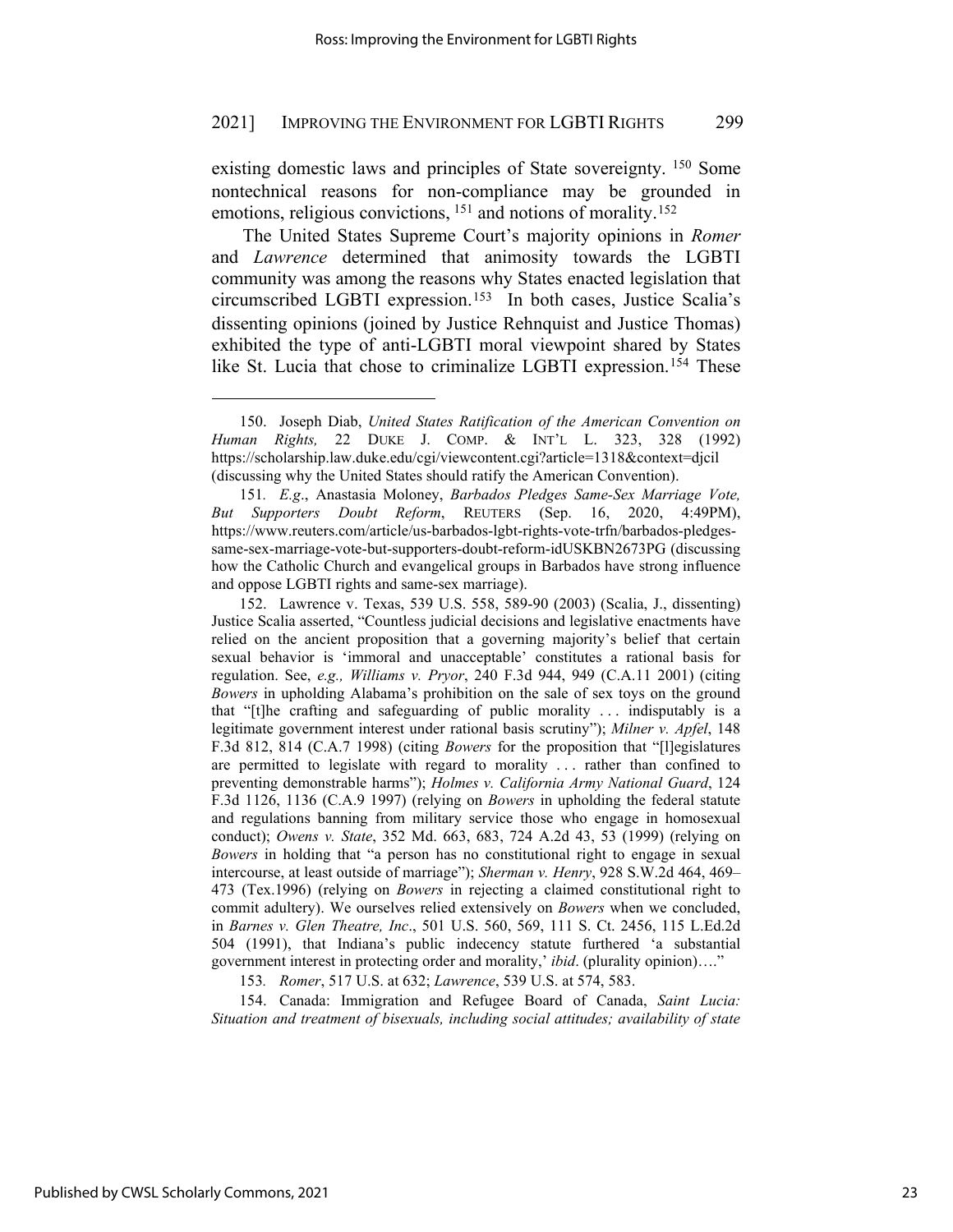same sentiments are still shared by some today. Justice Scalia reasoned that States were entitled to be hostile toward LGBTI sexual conduct because same-sex activity is socially harmful and moral disapproval of such conduct was supported by centuries-old criminal laws.[155](#page-23-0) In addition, he argued that prohibiting LGBTI sexual conduct was within the right of the government.<sup>[156](#page-23-1)</sup>

In *Lawrence*, Justice Scalia wrote a blistering dissent that was full of animosity toward the LGBTI community. Although he agreed with the Court's majority that same-sex intercourse was an exercise of liberty, he did not agree that it was a form of liberty protected under law.[157](#page-23-2) Justice Scalia put bigamy, incest, prostitution and bestiality on the same moral plane as same-sex marriage and sexual conduct between two people of the same sex.<sup>158</sup> He inferred that LGBTI sexual conduct was a "moral choice,"<sup>[159](#page-23-4)</sup> that it was impossible to distinguish LGBTI sexuality from other traditional "morals offenses," and that striking down a law that criminalized LGBTI sexual conduct was a "disruption of the current social order."<sup>160</sup>

Justice Scalia opined that many Americans do not want people "who openly engage in same-sex intercourse as partners in their business, as scoutmasters for their children, as teachers in their children's schools, or as boarders in their home."[161](#page-23-6) He suggested that Americans viewed anti-LGBTI sexual conduct laws as "protecting themselves and their families from a lifestyle that they believe[d] to be immoral and destructive."<sup>[162](#page-23-7)</sup> Justice Scalia further wrote, "[but] let me be clear that I have nothing against homosexuals" and qualified his statement by stating they could "promot[e] their agenda through

- <span id="page-23-1"></span>156*. Lawrence*, 539 U.S. at 603.
- <span id="page-23-3"></span><span id="page-23-2"></span>157*. Id.* at 586-93.
- 158*. Id.* at 590.
- <span id="page-23-5"></span><span id="page-23-4"></span>159*. Id.*
- 160*. Id.* at 590-91.
- <span id="page-23-6"></span>161*. Id.* at 602.
- <span id="page-23-7"></span>162*. Id.*

<span id="page-23-0"></span>*protection*, UNHRC (Oct. 28, 2011), https://www.refworld.org/docid/4ecdeb842. html ("In a national report to the United Nation's (UN) Human Rights Council, St. Lucia acknowledges that 'deeply rooted religious, cultural and moral values and practices on the island create a formidable challenge towards mobilization and general acceptance of "gay rights"' (St. Lucia 12 Nov. 2010, para. 123, emphasis in original)).

<sup>155</sup>*. Romer*, 517 U.S. at 644-45.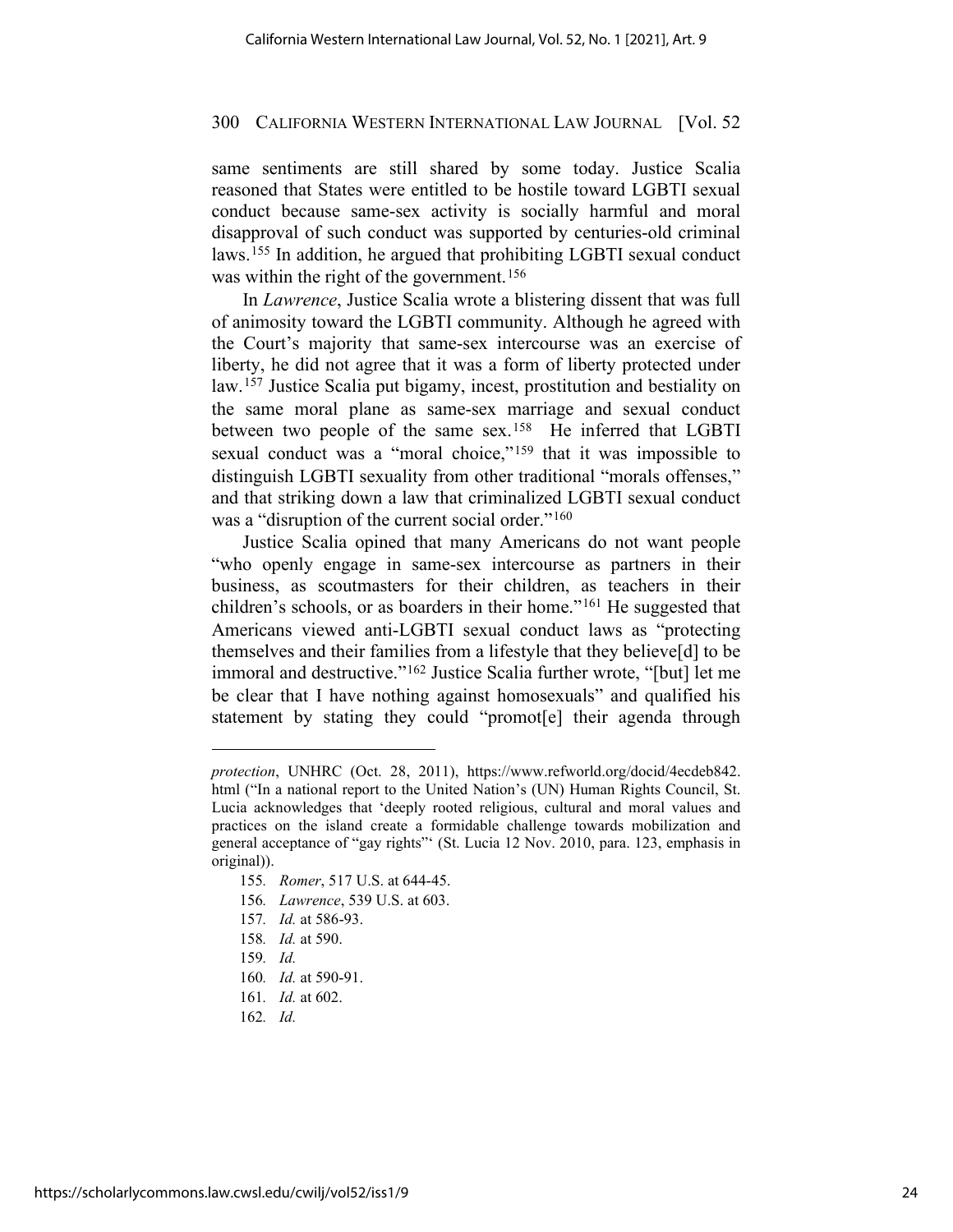normal democratic means."[163](#page-24-0) Justice Scalia opined that if LGBTI people wanted society to accept their sexual conduct, they would have to go through the legislature, and if the legislature did not create laws that embraced their conduct, then so be it.[164](#page-24-1) Justice Scalia reasoned that criminalizing LGBTI sexual conduct was within the right of government, and therefore States possessed the right to have LGBTI sexual conduct laws.<sup>[165](#page-24-2)</sup>

# V. THE PARIS AGREEMENT AS A MODEL FOR ACHIEVING LGBTI RIGHTS

The Paris Agreement provides a unique framework that can help countries achieve LGBTI rights and equality. Ultimately, the Paris Agreement's framework can also help achieve compliance with the IACHR's advisory opinion on human rights equality, nondiscrimination of same-sex couples, and the right to same-sex marriage. Unlike the IACHR's non-binding advisory opinion,<sup>[166](#page-24-3)</sup> the Paris Agreement is a *binding* multilateral international agreement.<sup>[167](#page-24-4)</sup> At its core, the Paris Agreement aims to solidify the global response to the threat of climate change by pursuing efforts to keep the global average temperature from rising above two degrees Celsius.<sup>168</sup> Recognizing that global temperature control would reduce the adverse effects of climate change, the main effort countries agree to make is to reduce their greenhouse gas emissions released into the atmosphere.<sup>[169](#page-24-6)</sup> All parties to the Paris Agreement have agreed that this greenhouse gas reduction method will reduce the global average temperature and is "an effective and progressive response to the urgent threat of climate change on the basis of the best available scientific knowledge."[170](#page-24-7) 

170*. Id.* at 1.

<sup>163</sup>*. Id.* at 603.

<sup>164</sup>*. Id.* at 603-04.

<sup>165</sup>*. Id.*

<sup>166.</sup> Grossi Opinion, *supra* note 115, ¶¶ 10-12.

<span id="page-24-7"></span><span id="page-24-6"></span><span id="page-24-5"></span><span id="page-24-4"></span><span id="page-24-3"></span><span id="page-24-2"></span><span id="page-24-1"></span><span id="page-24-0"></span><sup>167.</sup> The Paris Agreement, U.N.F.C.C.C, https://unfccc.int/process-andmeetings/the-paris-agreement/the-paris-agreement (last visited May 28, 2021).

<sup>168.</sup> Paris Agreement, *supra* note 7, art. 2.

<sup>169</sup>*. Id.*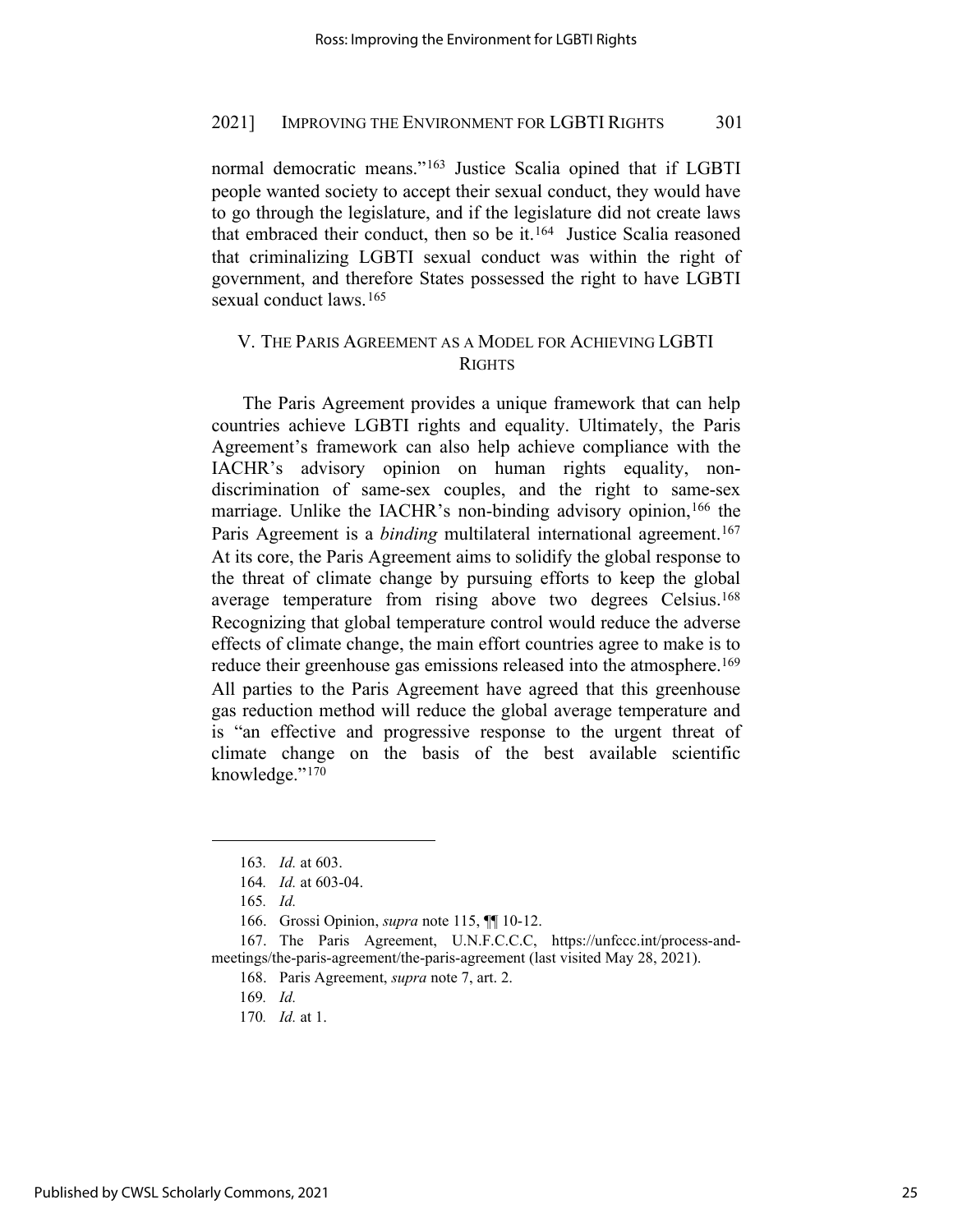At the heart of the Paris Agreement is the concept of nationally determined contributions ("NDCs").<sup>[171](#page-25-0)</sup> NDCs are plans submitted by each country that demonstrate the actions they will take to address climate change at home.[172](#page-25-1) In other words, each country sets and plans its own unilateral contributions to combat climate change.[173](#page-25-2) The Paris Agreement does not dictate or prescribe how each country is required to go about reducing its greenhouse gas emissions, nor does it specifically state how a country needs to contribute to the effort to mitigate climate change. Rather, it permits each country to decide for itself how it will reduce emissions and contribute to the Paris Agreement's goals.[174](#page-25-3) Thus, each country simply pursues its own domestic mitigation efforts with the aim of achieving the Paris Agreement's objectives.[175](#page-25-4)

NDCs take a different approach to the usual top-down, rigid approach upon which multilateral agreements typically rely.[176](#page-25-5) Instead of having a top-down agreement with an overarching body informing its parties what to do and how to do it, an agreement with NDCs take a bottom-up, flexible approach by which each country determines for itself what actions it will take to achieving the agreement's goals.<sup>[177](#page-25-6)</sup> The actions contained in all NDCs present a collective multi-country effort that will ultimately determine whether they achieve the longterm goal of keeping global temperatures below two degrees Celsius.[178](#page-25-7)

Although the Paris Agreement gives countries plenty of latitude, there are some strict requirements. Countries must undertake ambitious efforts while being transparent and honest with their

178*. Id.*

<span id="page-25-0"></span><sup>171.</sup> Nationally Determined Contributions (NDCs), U.N.F.C.C.C., https://unfccc.int/process-and-meetings/the-paris-agreement/nationally-determinedcontributions-ndcs/nationally-determined-contributions-ndcs (last visited May 28, 2021).

<span id="page-25-3"></span><span id="page-25-2"></span><span id="page-25-1"></span><sup>172.</sup> Project Syndicate, *PS. In Theory: Nationally Determined Contributions*, YOUTUBE (June 23, 2017), https://www.youtube.com/watch?v=jGccAyt1d8A.

<sup>173.</sup> Paris Agreement, *supra* note 7, art. 4.

<sup>174</sup>*. Id.*

<sup>175</sup>*. Id.*

<sup>176.</sup> Project Syndicate, *supra* note 172.

<span id="page-25-7"></span><span id="page-25-6"></span><span id="page-25-5"></span><span id="page-25-4"></span><sup>177.</sup> InforMEA Initiative, *Nationally Determined Contributions Under the Climate Change Regime*, YOUTUBE (Jan. 26, 2021), https://www.youtube.com/ watch?v=IS-6M-5R7EE.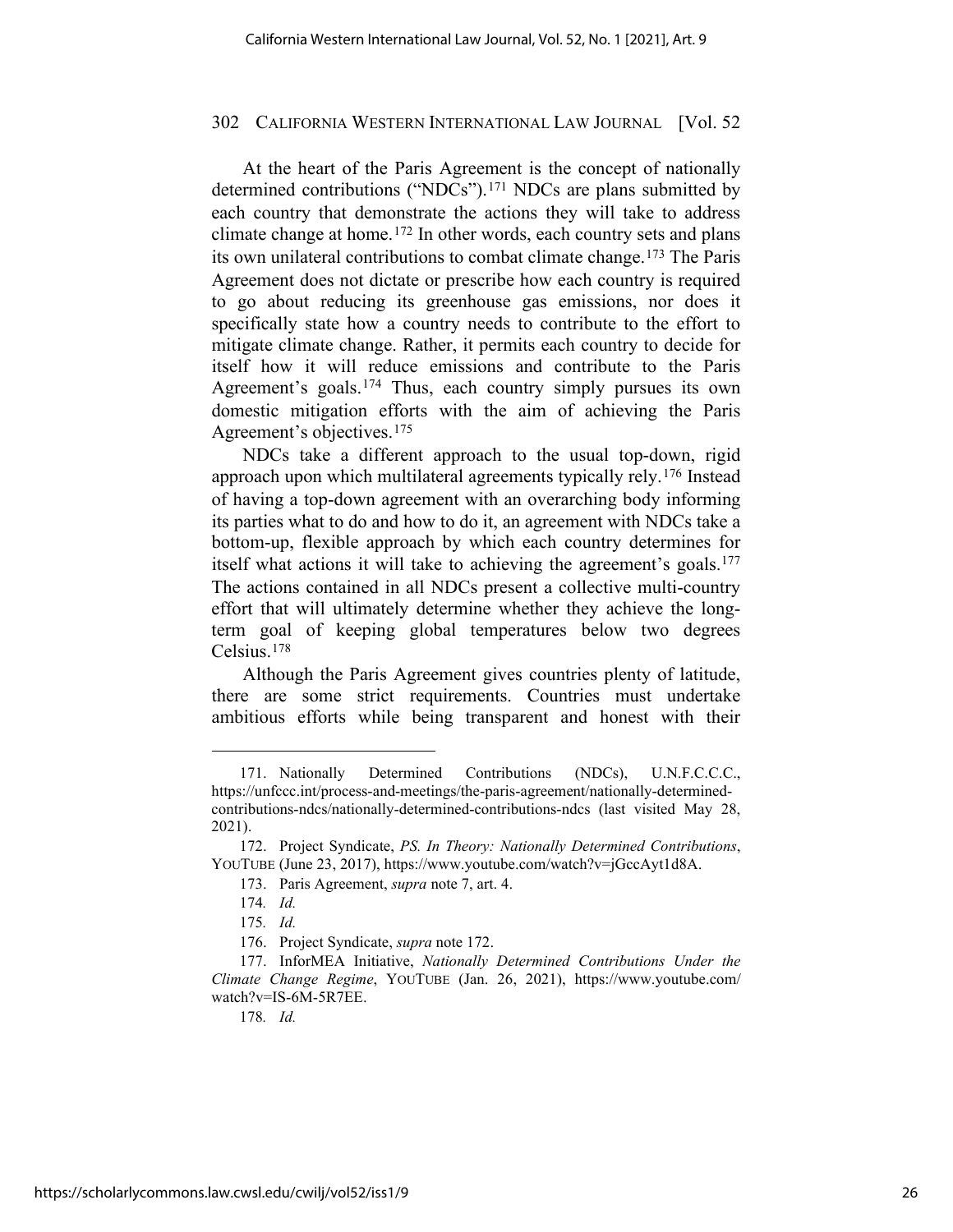actions.[179](#page-26-0) Being transparent requires each country to keep track of their emission levels and to communicate the NDCs that they intend to achieve every five years.[180](#page-26-1) Following each five-year period, countries must increase their goals.[181](#page-26-2) In other words, NDCs should be progressively ambitious and each five-year round of NDCs should show greater action with greater commitment to achieve the Paris Agreement's goals.[182](#page-26-3)

This NDC model can be used to achieve greater LGBTI protections in the Americas and eventually compliance with the IACHR's order on same-sex marriage. Like the Paris Agreement, OAS member countries can make a multilateral international agreement and agree to take steps towards achieving equality for LGBTI people in their communities. The issue such an agreement would address is the existence of varying protections for LGBTI people throughout the Americas. Some countries fully recognize equal rights of LGBTI people, while others still have laws that discriminate on the basis of sexual orientation and gender identity in housing, employment, finance, education, healthcare, public accommodations, and other areas. In addition, another angle of State discrimination is the omission of laws that ban discrimination against LGBTI people.[183](#page-26-4) The goal of an LGBTI agreement would be equality under the law for all citizens, regardless of sexuality or gender identity.

Recognizing that legal inequality among domestic populations throughout the Americas is a common concern, and "[a country] that does not seek to benefit from the full spectrum of human talent is weaker for it,"<sup>[184](#page-26-5)</sup> while also acknowledging that some countries are not quite ready to provide total equality, each country can set and plan its own unilateral contributions to the effort to combat inequality. NDCs would include commitments such as developing research and advocacy bodies. In addition, legislative committees could create statutes that prohibit discrimination, banning employers from firing

<sup>179.</sup> Paris Agreement, *supra* note 7, arts. 3-4.

<sup>180</sup>*. Id.* art. 4.

<sup>181</sup>*. Id.*

<sup>182.</sup> InforMEA Initiative, *supra* note 177.

<span id="page-26-4"></span><span id="page-26-3"></span><span id="page-26-2"></span><span id="page-26-1"></span><span id="page-26-0"></span><sup>183.</sup> German Lopez, *How Most States Allow Discrimination Against LGBTQ People*, VOX (Aug. 19, 2016), https://www.vox.com/2015/4/22/8465027/lgbtnondiscrimination-laws.

<span id="page-26-5"></span><sup>184</sup>*. Larry Fink's 2021 Letter To CEOs*, BLACKROCK, https://www.blackrock .com/corporate/investor-relations/larry-fink-ceo-letter (last visited May 28, 2021).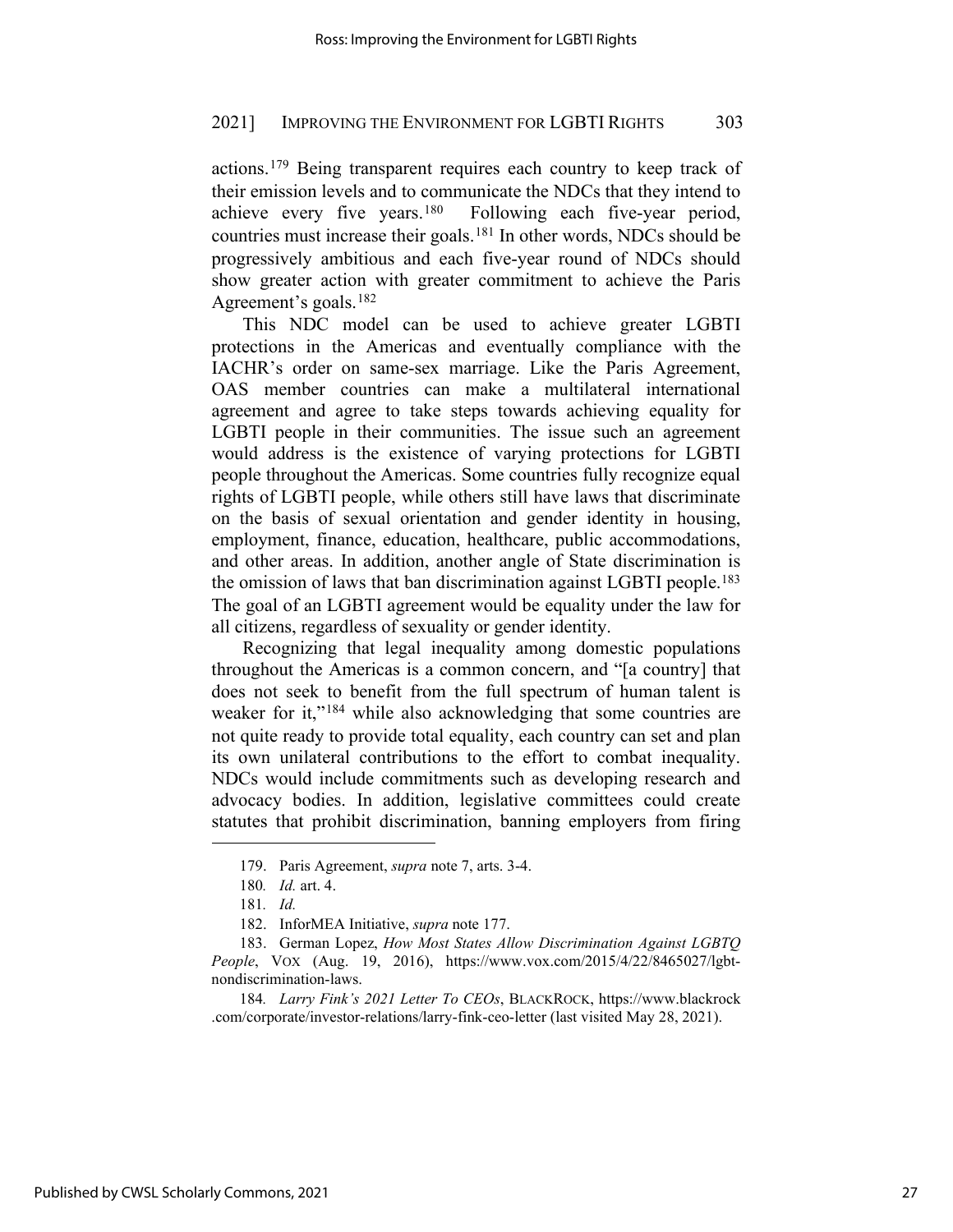people because they are LGBTI, permitting same-sex couples to adopt children, and other regulations addressing areas of inequality. Every few years, States would submit their progress on the actions that they have taken to achieve equal protection under law and progressively increase their efforts with time.

The NDC model has worked for the Paris Agreement because it is helping reduce overall global greenhouse gas emissions since its inception six years ago,  $185$  albeit it has not been as successful as it is supposed to be. On the one hand, not all countries are living up to their NDCs, and the world is not on track to meeting the Paris Agreement's main goal of keeping global temperatures from rising above two degrees Celsius.[186](#page-27-1) Instead, temperatures are projected to rise well above two degrees Celsius by the end of the century.[187](#page-27-2) On the other hand, the overall global greenhouse gas emissions have fallen since 2015,<sup>[188](#page-27-3)</sup> indicating the climate is better with the Paris Agreement than without it because of its effect in reducing greenhouse gases more than if there was no agreement.

Further, the Paris Agreement has garnered the support of the heads of several dozen leaders of global businesses, committing themselves in an open letter to helping governments combat climate change.[189](#page-27-4) Also, hundreds of businesses, including top companies such as Google, McDonalds, Wal-Mart, and Exxon Mobil, have pledged to do their part to combat climate change by reducing greenhouse gas emissions consistent with the goals of the Paris Agreement.[190](#page-27-5) These activists are an essential component of the

188*. Id.*

<span id="page-27-0"></span><sup>185</sup>*. Temperatures*, CLIMATE ACTION TRACKER, https://climateactiontracker.org/global/temperatures/ (last visited July 1, 2021).

<span id="page-27-1"></span><sup>186.</sup> Warren Cornwall, *The Paris climate pact is 5 years old. Is it working?*, AM. ASS'N ADVANCEMENT SCI. (Dec. 11, 2020), https://www.sciencemag. org/news/2020/12/paris-climate-pact-5-years-old-it-working .

<sup>187</sup>*. Id.*

<span id="page-27-4"></span><span id="page-27-3"></span><span id="page-27-2"></span><sup>189.</sup> Alliance of CEO Climate Leaders, *An open letter from business to world leaders: "Be ambitious, and together we can address climate change"*, WORLD ECON. F. (Nov. 29, 2018), https://www.weforum.org/agenda/2018/11/alliance-ceosopen-letter-climate-change-action/.

<span id="page-27-5"></span><sup>190.</sup> Lisa Friedman, *Executives Call for Deep Emission Cuts to Combat Climate Change*, N.Y. TIMES (Apr. 13, 2021), https://www.nytimes.com/ 2021/04/13/climate/business-executives-climate-change.html; *Energy & Carbon Summary*, EXXON MOBIL, https://corporate.exxonmobil.com/Sustainability/ Emissions-and-climate (last visited May 28, 2021).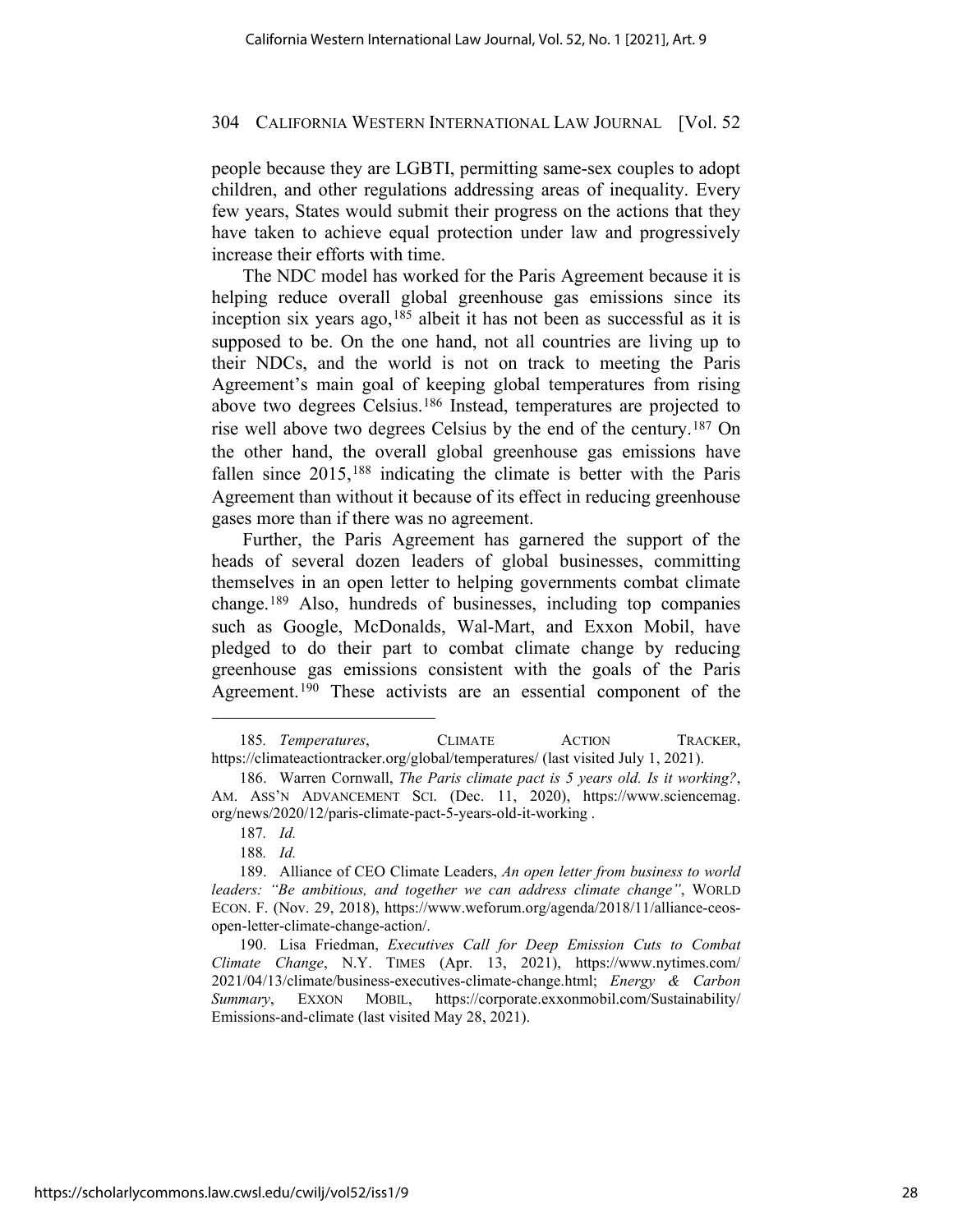collective effort to combat climate change because governments cannot do it alone with agreements—they need the help of the people. But the Paris Agreement is the instrument that generated progress and is what the people and countries rallied around. Thus, a similar LGBTI human rights equality agreement can garner like activism.

There are several strong indications that countries would be willing to join an LGBTI human rights equality agreement; three are particularly noteworthy. First, eight OAS member countries, who happen to be the founding members of the OAS LGBTI Core Group, have already indicated a commitment to making such an agreement in a 2016 joint statement released at the 46th Regular OAS General Assembly.[191](#page-28-0) There, the governments of Argentina, Brazil, Canada, Chile, Columbia, Mexico, United States, and Uruguay acknowledged that "'LGBTI persons … are subject to various forms of violence and discrimination based on the perception of their sexual orientation, gender identity or expression," and that "these situations of violence and discrimination are a clear violation of their human rights . . . .'"[192](#page-28-1) These countries have all agreed to commit "to support regional and OAS efforts aimed at ensuring that all people can exercise their right to live free from violence and discrimination, recognizing the need to address the multiple forms of discrimination [LGBTI people] face due to different factors."[193](#page-28-2) These eight countries' collective populations total just over 827 million people, which is about 81 percent of all people living in OAS member countries.[194](#page-28-3)

Second, countries that refuse same-sex marriage and otherwise maintain laws that discriminate against LGBTI people are facing pressure from other countries due to their anti-LGBTI bias.[195](#page-28-4) In a 2019 Universal Periodic Review[196](#page-28-5) meeting, United Nations member

<span id="page-28-0"></span><sup>191</sup>*. Joint Statement by the Founding Members of the OAS LGBTI Core Group*, OAS (Jun. 15, 2016), http://www.oas.org/es/cidh/lgtbi/docs/ JointDeclaration-FoundingMembers-OAS-LGBTI-CoreGroup.pdf.

<sup>192</sup>*. Id.*

<span id="page-28-3"></span><span id="page-28-2"></span><span id="page-28-1"></span><sup>193</sup>*. IACHR Welcomes Creation of LGBTI Core Group at the OAS*, OAS (Jul. 25, 2016), https://www.oas.org/en/iachr/media\_center/preleases/2016/097.asp.

<sup>194</sup>*. Member of the OAS–Organization of American States*, *supra* note 34.

<sup>195.</sup> Eastern Caribbean States, *supra* note 24.

<span id="page-28-5"></span><span id="page-28-4"></span><sup>196.</sup> As part of the United Nations Human Rights Council, the Universal Periodic Review ("UPC") is a process that involves a review of the human rights records of all United Nations member countries. The UPC provides the opportunity for countries "to declare what actions they have taken to improve the human rights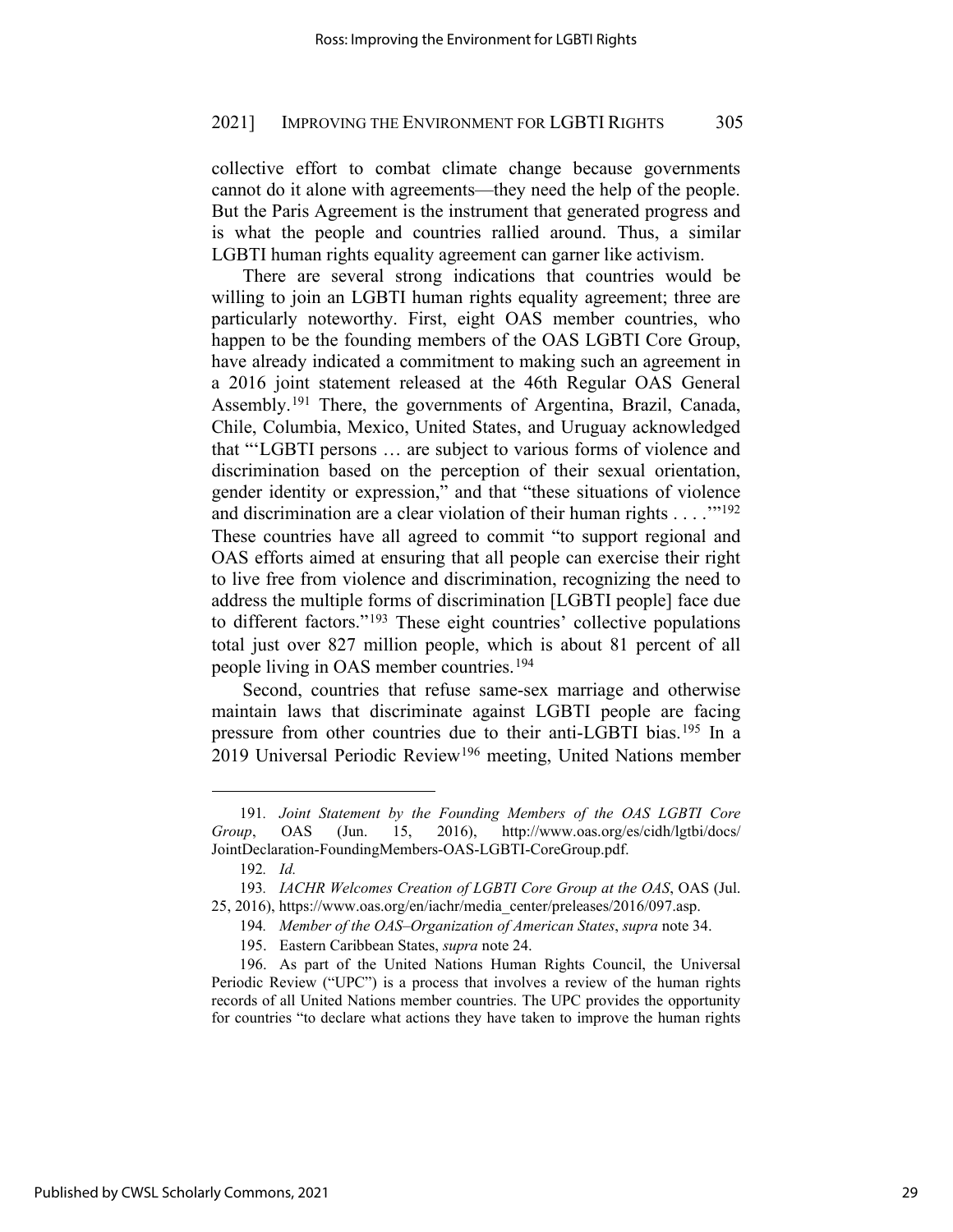countries said those countries that criminalize LGBTI sexual conduct and otherwise discriminate on the basis of sexual orientation and gender identity are in violation of international human rights law.[197](#page-29-0) As a result, State LGBTI activists have been urging countries to decriminalize same-sex relations and adopt comprehensive anti-discrimination legislation that protects LGBTI people.<sup>[198](#page-29-1)</sup>

Third, on February 25, 2021, the United States House of Representatives passed a bill known as the Equality Act that "prohibits discrimination based on sex, sexual orientation, and gender identity in areas including public accommodations and facilities, education, federal funding, employment, housing, credit, and the jury system."[199](#page-29-2) Furthermore, the Equality Act would amend existing United States civil rights laws to explicitly include sexual orientation and gender identity as protected characteristics.[200](#page-29-3) Although it remains to be seen whether the U.S. Senate will also vote to pass the Equality Act, President Biden believes it is "the best vehicle for ensuring equal rights under law" for LGBTI people and has made it "a top legislative priority."[201](#page-29-4)

# **CONCLUSION**

States must ultimately provide same-sex marriage and ensure total equality that includes the right to non-discrimination based on sexual orientation and gender identity in all sectors of society. The law requires that governments stop treating LGBTI as a distinct class of people with less rights and protections than the heteronormative population. Creating a multilateral international agreement to address and promote LGBTI rights and equality is a way of encouraging

<span id="page-29-0"></span>situations in their countries and to fulfil their human rights obligations." *Universal Periodic Review*, UNITED NATIONS HUM. RTS. COUNCIL, https://www.ohchr.org/en/hrbodies/upr/pages/uprmain.aspx (last visited May 28, 2021).

<sup>197.</sup> Eastern Caribbean States, *supra* note 24.

<sup>198</sup>*. Id*.

<sup>199.</sup> Equality Act, *supra* note 17.

<sup>200</sup>*. Id.*

<span id="page-29-4"></span><span id="page-29-3"></span><span id="page-29-2"></span><span id="page-29-1"></span><sup>201</sup>*. The Biden Plan to Advance LGBTQ+ Equality in America and Around the World*, BIDEN HARRIS, https://joebiden.com/lgbtq-policy/ (last visited May 28, 2021).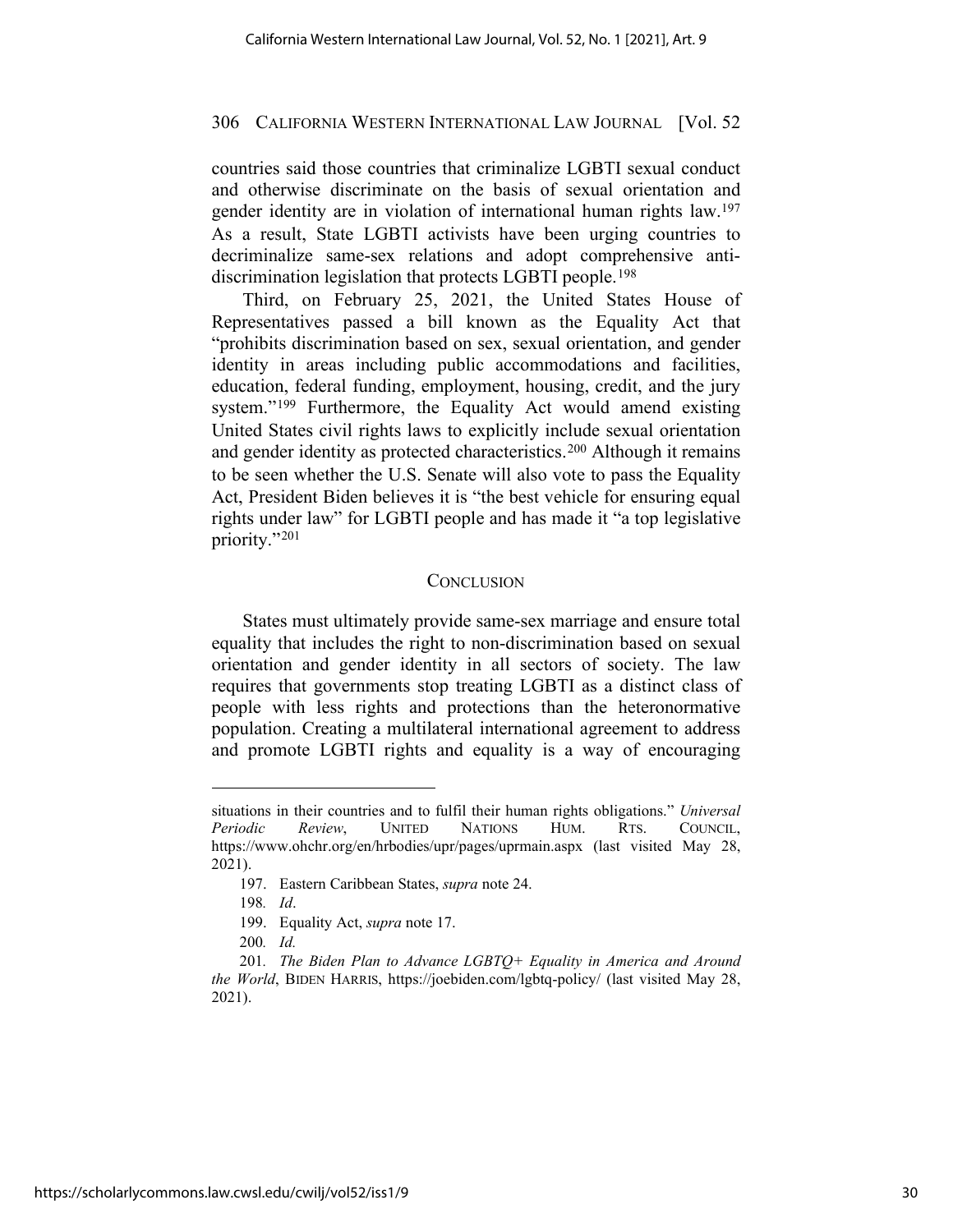States to take actions without prescribing how to do it. Resembling the Paris Agreement, by placing a multilateral commitment in the international sphere, the agreement would gain the attention of activists and promote greater awareness and increase protection for LGBTI individuals throughout the Americas. An agreement that gets States to coincide in acknowledging inequality is a shared issue that